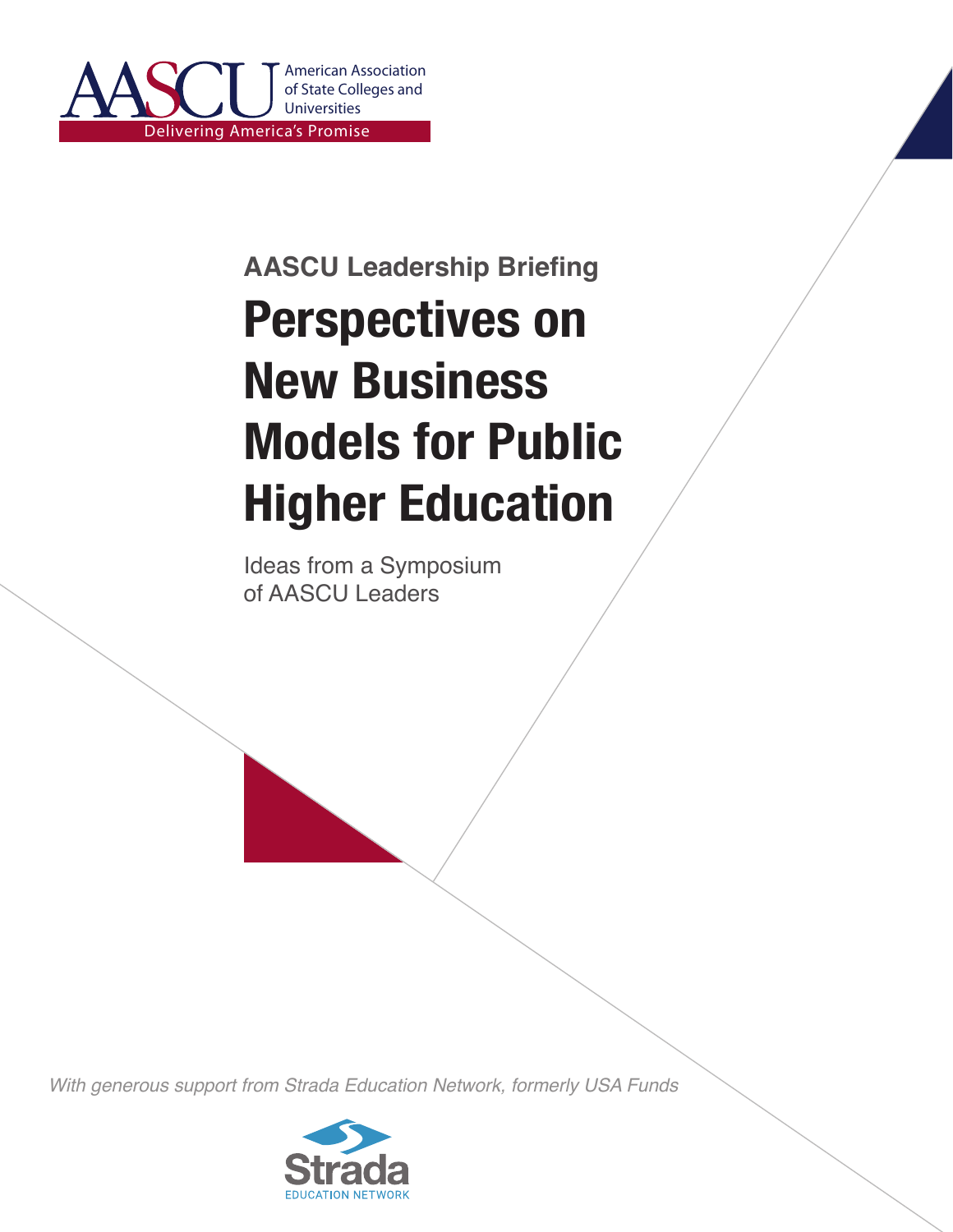The changing landscape for financial support of public higher education suggests<br>that public colleges and universities need new ideas to inform, shape and hone<br>their business models and practices. To explore this critical that public colleges and universities need new ideas to inform, shape and hone their business models and practices. To explore this critical challenge, a group of presidents and senior leaders from AASCU member colleges and universities met from national and campus-based experts, participants investigated a wide range of questions about the public university business model and explored a number of tools and strategies with which some public institutions are experimenting and finding success.

This brief paper captures the essence of what participants discussed at the symposium. Our intent here is not to detail every nuance of the discussions, but rather to summarize key ideas and offer guidelines for further conversation. Our hope is that the essential questions raised here will help spark and guide campus discussions of these vital issues.

### Some Dynamics Affecting the Future of Public Higher Education

- Articulating the Nuances of Shifting Finances for Public Higher Education
- Student Borrowing: Should Institutions Have More "Skin in the Game"?
- Optimizing the Way We Use Student Analytics
- **Non-Academic Barriers to Student Success**
- Connecting College to Career: Innovative Alternatives
- **Enrollment Management in Public Institutions**
- New Insights About Post-Enrollment Student Outcomes
- International Recruitment: Challenges and Pitfalls
- Performance-Based Funding and Institutional Policies

In Conclusion: Inventing New Futures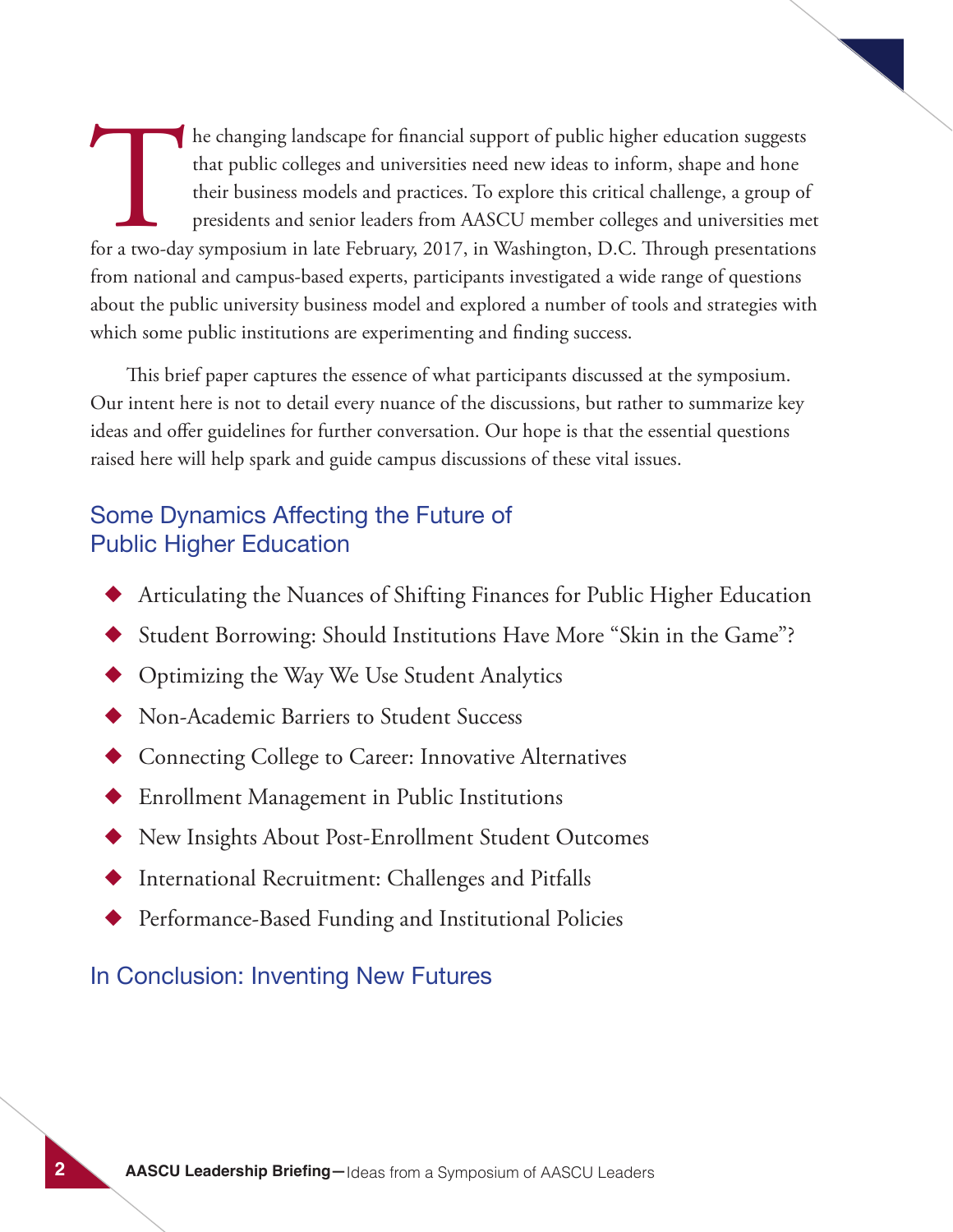# **Articulating The Nuances Of Shifting Finances For Public Higher Education**

- ◆ State funding for public higher education has not kept up with increasing enrollments, straining the capacity of public colleges and universities to carry out their missions.
- The public higher education sector has undergone a 30year cycle of gradual privatization by the states.
- What lessons can be drawn from a deep look inside the data around public university enrollments, tuition, prices, revenues and spending? Would messaging about public funding for public higher education be more effective if it were more granular and nuanced?

Sandy Baum, a senior fellow at the Urban Institute and a prominent economist of higher education finance, presented a contextual backdrop regarding the financing of public higher education. Baum said that discussions about higher

education funding are too often polarized and not sufficiently grounded in facts. She argued for a deeper and more nuanced understanding of the relevant information.

In 2016-17, tuition and fees for public 4-year universities were 3.1 times as high as they were in 1986-87, after adjusting for inflation, compared to 2.29 times for private nonprofit four-year institutions, Baum said, citing College Board data. Reflected in those numbers—but not plainly evident for the public to see—is the reality that declines in state appropriations for higher education during the recent Great Recession forced public universities to increase their tuition. Also reflected but not directly reported in those numbers is the cyclical nature of the *rate* of tuition increases, which tend to rise after recessions, then fall back when economies recover. Such distinctions are very difficult to articulate with in a manner the average consumer can grasp at a glance.

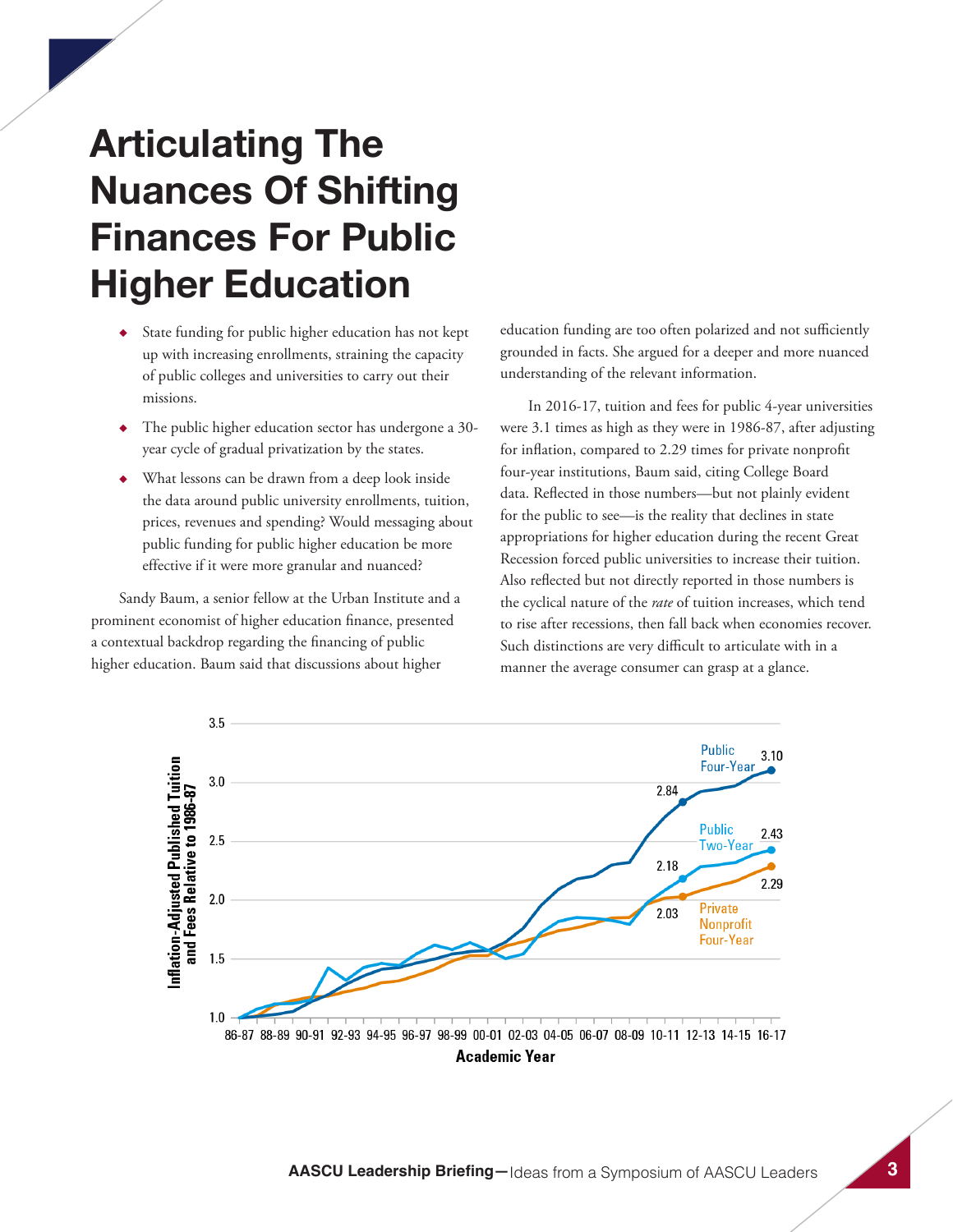

A similar point could be made regarding average annual increases in the published prices of colleges and universities, Baum said. For public 4-year institutions, published fees increased by 3.9 percent and 4.2 percent, respectively, over the decades that started in 1986 and 1996, but then rose at a lesser percentage (3.5 percent) in the decade that started in 2006. Accordingly, Baum posited, public perceptions that rates of price increases are just going up and up are simply wrong. The challenge in communicating that, however, is twofold: First, people tend to think in terms of dollars, not percentages. Second, because the baseline of tuition and fees keeps increasing, the average annual increase in dollars continues to grow regardless of what the percentages say. Again, those are nuances that are difficult to articulate in ways that the average consumer can quickly grasp. "If you asked people," Baum said,

"they would think that the increases just keep getting bigger and bigger and worse and worse."

Baum suggested that public colleges and universities need to do more to help students and parents fully weigh the benefits of higher education against the debt that many students take on in order to enroll in college. "Student debt is a severe problem for some students, but saying that it is a national crisis is really destructive," Baum said. While the media tends to focus on individual cases of exorbitant student debt, she believes it is up to colleges and universities to tell a more balanced story—that students can complete college with manageable levels of debt that they can pay back a little at a time while also reaping the career benefits and social mobility that a college education provides.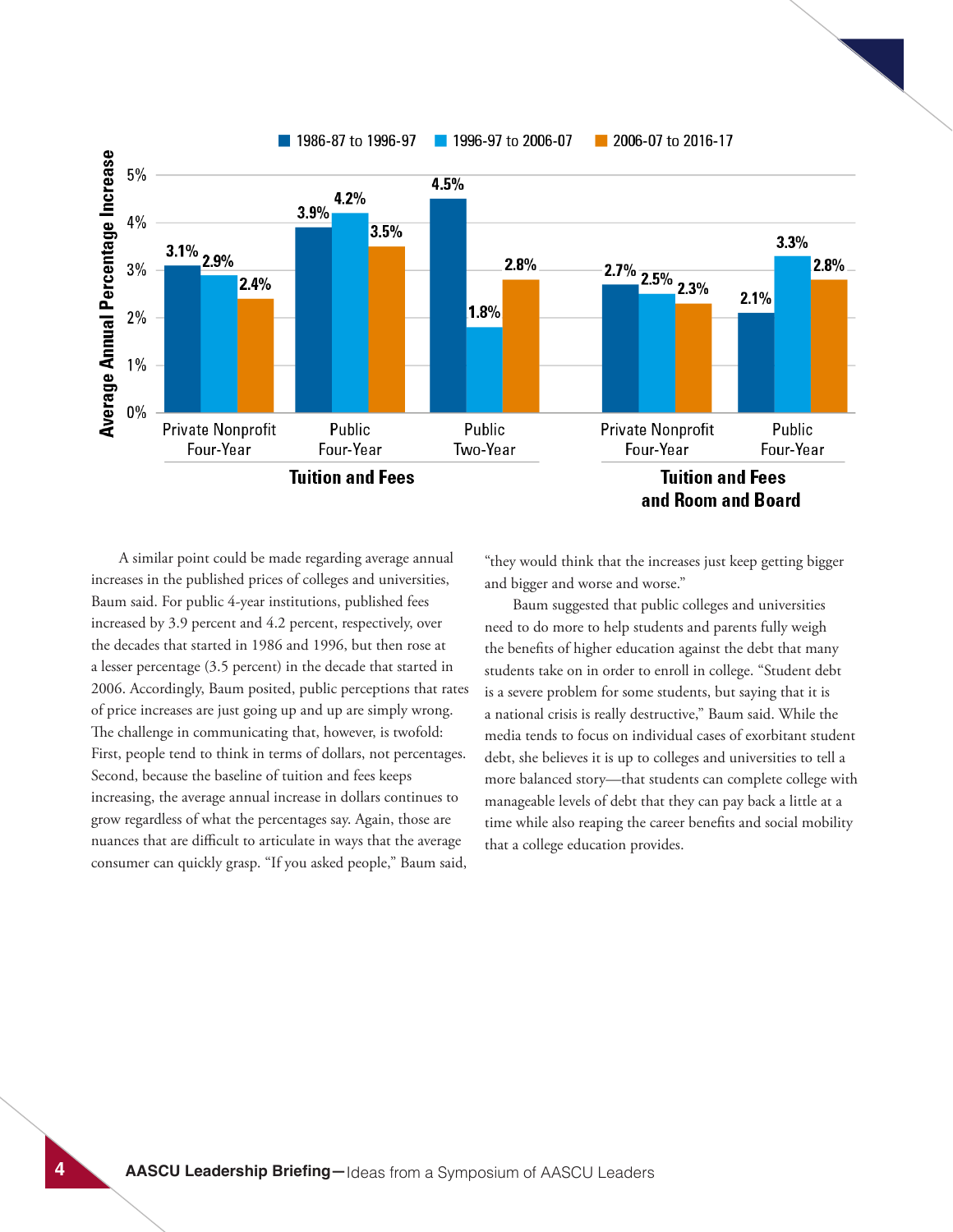Public colleges and universities may be able to make a positive case for themselves by talking about their investment in educating students. Baum presented data that show that educational spending at public four-year institutions increased 16 percent per FTE student between 2003-04 and 2013-14, after adjusting for inflation. Baum suggested that a reason why public college prices are going up is that tuition has to cover a higher percentage of expenditures given that public appropriations are shrinking.

To make their case, she suggested, public universities need to do more to educate the public about the predictable cyclical relationship between appropriations and tuition—that when one goes down the other increases, and vice versa. Universities can do more to educate the public about tuition discounting, and how students may pay less out of pocket than an institution's published price. More broadly, public university leaders have a key role to play in a national conversation about what constitutes an appropriate division of responsibility for paying for college between state and federal governments and students.



"The job of institutions is to make clear statements, but the problem is making clear and simple statements that are accurate," Baum said. "It's very complicated, and that complexity is not going to go away. We have to be able to understand it and both explain how it works, but also explain why it makes sense."

#### Questions to Consider

- ◆ *In the context of national aggregated data about tuition and fees in public higher education, what talking points can your institution develop that specifically address the opportunities that your university offers for an affordable education?*
- ◆ *How can your institution do a better job of helping students and parents understand the nuances of borrowing for college?*
- Could your institution develop succinct and uncomplicated *messaging to help students, parents, legislators and other stakeholders better understand the sources of your institution's revenues, and how that money is spent? Would simple infographics, for example, show at a glance how the institution spends money in support of students?*

◆ *How can your institution improve the way it explains institutional grant aid and the difference between published prices and what students pay?*

- ◆ Financing Public Higher Education (website.). Urban Institute. *http://webapp.urban.org/higher-education/#about*
- ◆ Trends in College Pricing (website). College Board. *https:// trends.collegeboard.org/college-pricing*
- *Student Debt: Rhetoric and Realities of Higher Education Financing*, by Sandy Baum. Palgrave Pivot (publisher), 2016.
- "What the Working Class Wants," by Rick Seltzer. [Discussion of recent focus group of working class and middle-income voters, with perceptions on student debt.] Inside Higher Education, March 14, 2017. *www. insidehighered.com/news/2017/03/14/speakers-discusseconomic-demands-placed-higher-education?*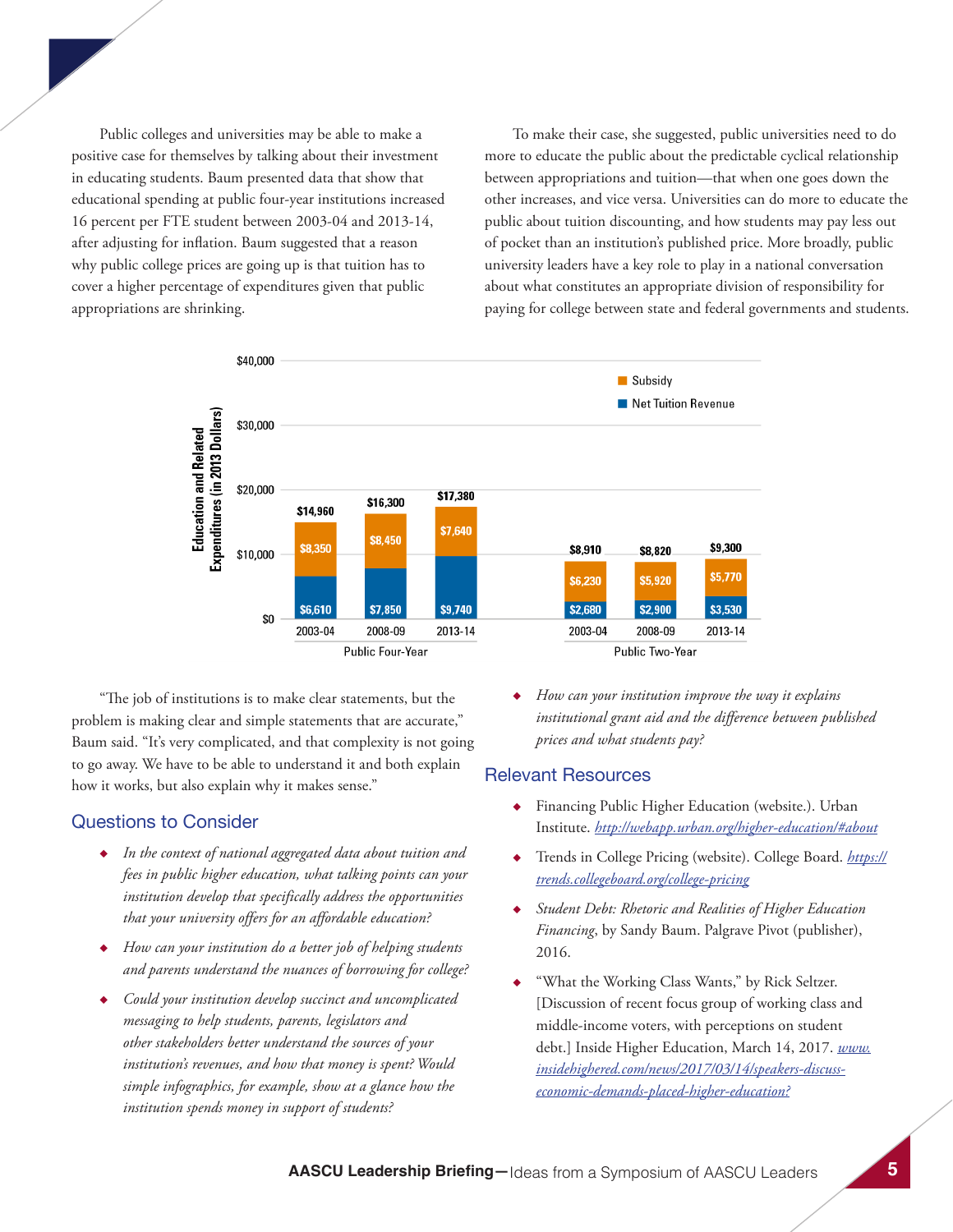### **Student Borrowing: Should Institutions Have More "Skin In The Game"?**

- ◆ The reduction of state subsidies has resulted in significant increases in borrowing by students at public institutions.
- ◆ Some federal policy makers have called for colleges and universities to have more direct responsibility for ensuring that their graduates repay federal loans for higher education. But policy analysts have very different approaches to this question.

In August 2016, *Inside Higher Education* reported that bipartisan consensus was emerging in Congress that colleges should be required to share the burden of students borrowing for higher education. Essentially the argument is that colleges and universities should have "skin in the game," helping ensure that their students repay federal loans for college. Part of the rationale is that mandating that kind of responsibility would incent universities to contain their spending and moderate the prices they charge for tuition. Such plans are also touted as encouraging universities to enroll and support more low-income students.

Perceived consensus aside—and not withstanding the sea change in the federal political landscape following the fall 2016 election—policy makers and analysts have differing perspectives on how that goal might best be achieved.

Beth Akers, a senior fellow at the Manhattan Institute who focuses on higher education, told symposium participants that she believes proposals for shared responsibility link to questions about the affordability of higher education and to what is often framed as the "student debt crisis." She suggested, though, that focusing on tuition is really focusing on the wrong problem.

Testifying recently before the U.S. House of Representatives Committee on Education and the Workforce, Akers couched her thinking as saying that while tuition inflation is "a concerning trend," college has distinct value despite its large price tag. Akers told the committee that the Federal Reserve Bank of New York had recently estimated the rate of return on college degrees at approximately 15 percent—meaning, she said, that "students will get back far more, through higher future wages, than they will spend upfront."

Akers argues that while the investment in college pays dividends for many students, for some taking on college debt is tantamount to a financial gamble that does not pay off. As she told the committee, Akers believes that policy needs to recognize that "it's not the high price of higher education that's a problem. Rather, it's that some students will pay that price but never see a return."

The current federal student loan program has a system of safety nets that protects borrowers from unaffordable student loans—such as options to reduce payments when a borrower's income dips too low or the possibility of loan forgiveness at some point in the future. Akers would like to see some fundamental changes in the system. She advocates, for example, for an income-driven repayment plan that would be the default repayment options for all borrowers. Loan repayment might be collected through income withholdings. With that, she would do away with loan forgiveness provisions in current law. Alleviation of student loan obligations would require a student to declare bankruptcy. She would also greatly simplify federal loan programs overall, doing away with subsidies for higher education in the tax code and packing all federal student aid dollars into one loan program. She would eliminate the Parent Plus Loan program and the Public Service Loan Forgiveness program. "Rather than using public resources to make college less expensive across the board, funds should be targeted to provide relief to those who made a losing gamble on college," Akers told the Congressional committee.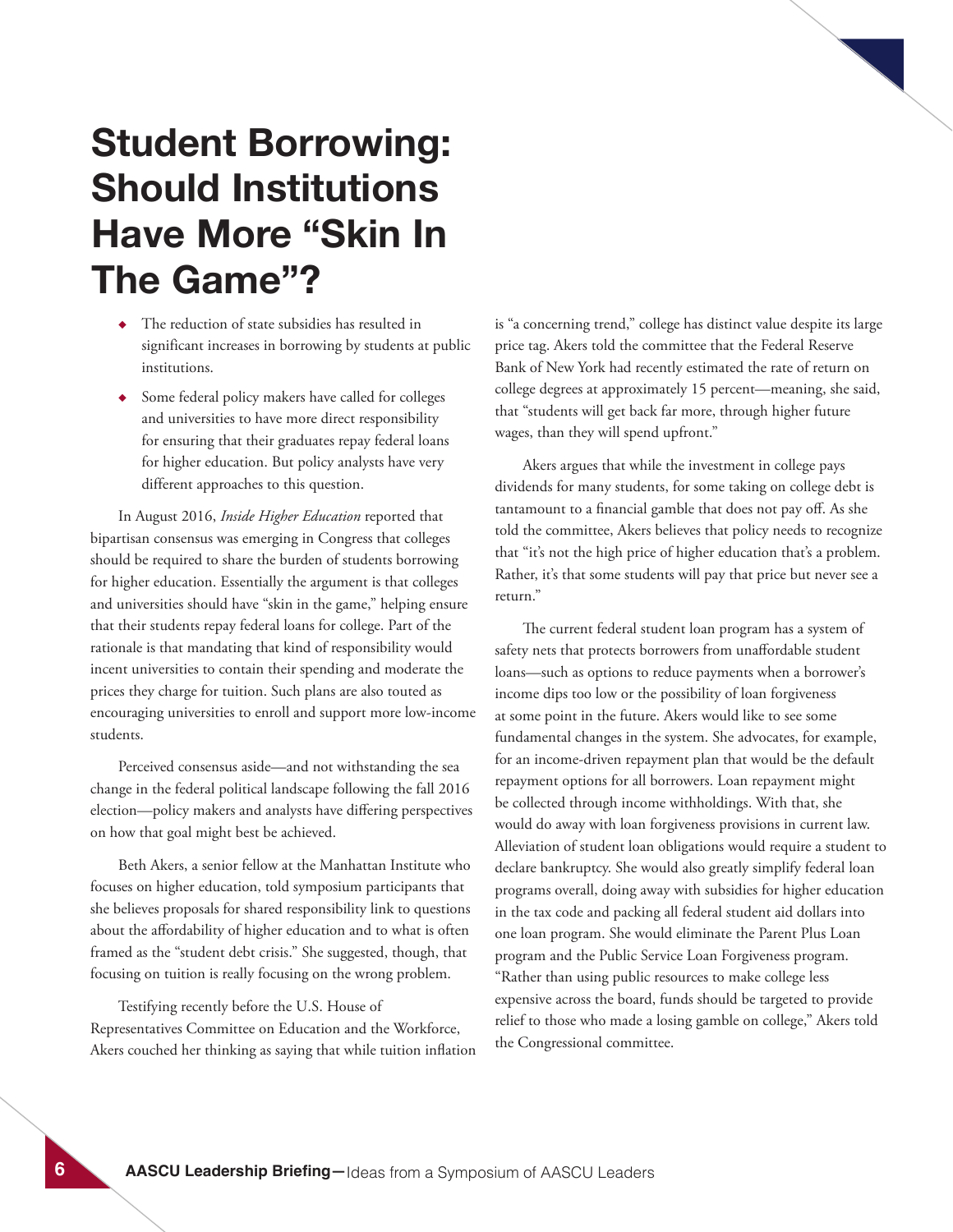Ben Miller, the senior director for postsecondary education at the Center for American Progress (CAP), advocates a rather different approach. Conversations about risk sharing are driven by two separate factors, Miller told the symposium: student loan performance overall and the problem that "the default problem seems to be mostly concentrated on folks who drop out." That's a factor, he said, even if a student who did not complete college carries a relatively small loan balance—lacking their degree, their prospects for employment and paying back their loans may not be as robust as that of college graduates. On the other hand, students who have completed a degree or credential may have a more direct channel to enter the workforce, leaving them positioned to pay off their student loans even if their loan balance is significant.

CAP believes that while institutions should share responsibility for student borrowing, they should do so in a way that specifically rewards schools that successfully serve vulnerable students. Miller also says more emphasis has to be paid to students who actually default on their loans. CAP's proposal would essentially put institutions on the hook for a portion of the debt balances that their students incur. If an institution had a 15 percent default rate among its dropouts, it would pay back 15 percent of their loans. Payments would be based on whether a borrower completed college or dropped out—specifically as a way of drawing greater attention to the connection between finishing college and loan repayment success. Further, CAP advocates for bonuses that would be awarded to institutions where more students repay their loans than expected. Miller hopes that Congressional decisions about "skin in the game" refrain from eliminating federal loan programs.

Many related proposals for addressing student loan risk have been proposed. AASCU public policy staff members Barmak Nassirian and Thomas L. Harnisch, for example, authored a paper that calls for "identifying and separating the social policy costs of student lending—like promoting access and opportunity—from costs that are reasonably attributable to program quality." Arguing for pairing any risk retention policy with a positive incentive for enhancing institutional quality, such as a bonus system for better-than-expected outcomes, Nassirian and Harnisch advocate for allocating policy costs to the federal government, while assigning a portion of quality costs—as measured by repayment

patterns—to the institutions themselves. Their proposal would provide an allowance for institutions that enroll large proportions of low-income students.

#### Questions to Consider

- ◆ *Does your institution have ample understanding of the debate about whether, and how, institutions should have responsibility for student loan borrowing? If not, what additional campus conversations are needed?*
- ◆ *Are leaders of your institution or stakeholders such as board members in a position to work to influence federal policy about "skin in the game" regarding student loans? What kind of messaging in that regard would your institution seek to advance?*

- ◆ "Challenges and Opportunity in Higher Education." Testimony of Beth Akers, U.S. House of Representatives Committee on Education and the Workforce, February 7, 2017. *edworkforce.house.gov/uploadedfiles/akers\_written\_ testimony.pdf*
- ◆ *A Flexible Risk Retention Model for Federal Student Loans*  [paper], by Barmak Nassirian and Thomas L. Harnisch. American Association of State Colleges and Universities, 2016. *www.aascu.org/policy/publications/aascu-special-reports/ riskretention.pdf*
- ◆ *Game of Loans: The Rhetoric and Reality of Student Debt.* Beth Akers and Matthew M. Chingos. Princeton University Press, 2016. *http://press.princeton.edu/titles/10810.html*
- ◆ *Risk-Sharing: An Efficient Mechanism for Funding Student Loan Safety Nets* [report], by Beth Akers. Brookings Institution, Monday, December 19, 2016. *www.brookings. edu/research/risk-sharing-an-efficient-mechanism-for-fundingstudent-loan-safety-nets/*
- ◆ "Risks of Risk Sharing," by Andrew Kreighbaum. *Inside Higher Education*, August 5, 2016. *www.insidehighered. com/news/2016/08/05/leaders-both-parties-want-colleges-havemore-skin-game-student-outcomes*
- *Sharing the Risk* (report), by Ben Miller and CJ Libassi. Center for American Progress, December 19, 2016. *www.americanprogress.org/issues/education/ reports/2016/12/19/295187/sharing-the-risk/*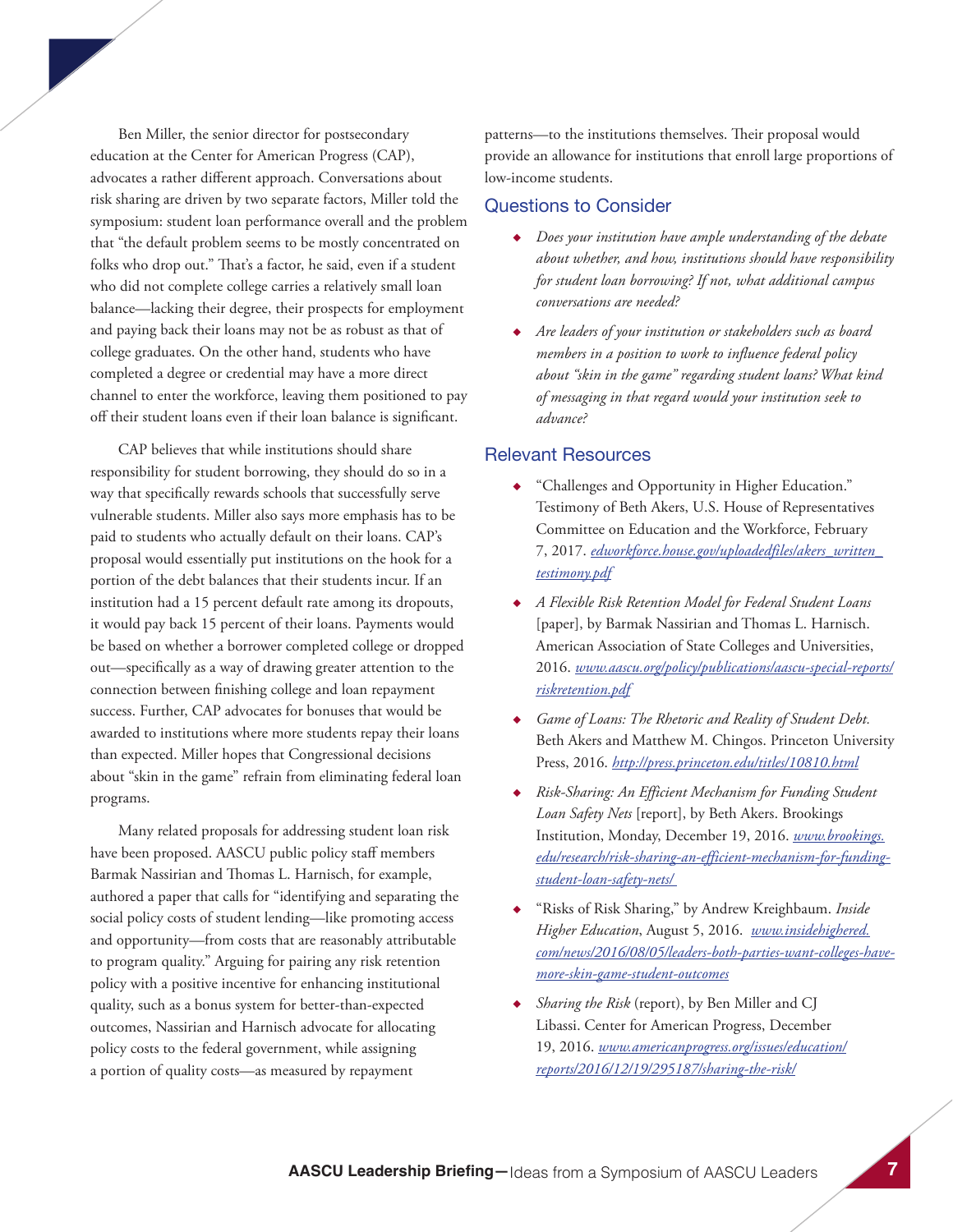# **Optimizing The Ways We Use Student Analytics**

- ◆ Public colleges and universities are increasingly turning to data analytics to make evidence-based decisions and target resources optimally.
- ◆ How can institutions best use evidence from data analytics to inform their decision-making?

The University of Maryland University College (UMUC) serves approximately 85,000 students, mostly online. Tracking that number of students demands a robust capacity to collect and analyze data about student progress. UMUC provost and senior vice president for academic affairs Marie A. Cini shared some insights at the symposium about UMUC's experiences with data analytics.

UMUC recognizes that data analytics is a way to address uncertainty—it can tell us at a microeconomics level what institutions should be doing to support student success and can provide data that can drive solutions to problems. According to a recent case study about UMUC experiences with data, leaders at the school were intrigued by the potential for advanced analytics to "better understand student risk, the variables that contribute most to student success, and, most importantly, how to make such insights actionable to improve student outcomes."

Designated by the state as Maryland's open access institution, UMUC is required by charter to accept every student who applies. "But that's not how we view it," Cini said. "We view it as that we are the "next chance" for students — not the final chance, but the next-chance institution." Data analytics has helped UMUC know, with an 85 percent success rate, what students are likely to succeed. "We know the day before the course starts which students are highly unlikely to succeed," Cini told the Chronicle of Higher Education

Cini is quick to suggest that data analytics is no panacea. She believes that success with data analytics hinges on all relevant stakeholders in a university being fully engaged and

committed to the effort. Moreover, she suggests, universities have to be intentional about how they intend to use analytics. "You have to have a viewpoint, and think about how you're going to do the hard work," she said. "There's nothing easy about this."

Cini said while some institutions have the capacity to develop and hone a robust data analytics capacity in-house, others find that working with outside vendors helps them ramp up that capacity and develop staff skills. Potential downsides are that vendors can be expensive and not always fully engaged in an institution's mission.

Reflecting on UMUC's experiences, Cini suggested that leadership and interest from top administrators was key in its success with data analytics. Potential challenges to monitor include the cost, which can be significant. It's also imperative to ensure the privacy of student data and to communicate how data are used in policies that students can understand.

#### Questions to Consider

- ◆ *How comprehensive and strategic are your institution's efforts to collect and analyze data to help advance student success?*
- ◆ *Has your institution developed and articulated a vision for its goals in data analytics?*
- ◆ *If your efforts in data analytics are just starting, how might you and your colleagues push that work forward to reap the optimal benefits? If your institution is well under way in using data analytics, how might those efforts now be honed and polished for even further gains?*

#### Relevant Resources

◆ "As Big Data Comes to College, Officials Wrestle to Set New Ethical Norms," by Goldie Blumenstyk. Chronicle of Higher Education, June 28, 2016. *http:// www.chronicle.com/article/As-Big-Data-Comes-to-College/236934/?*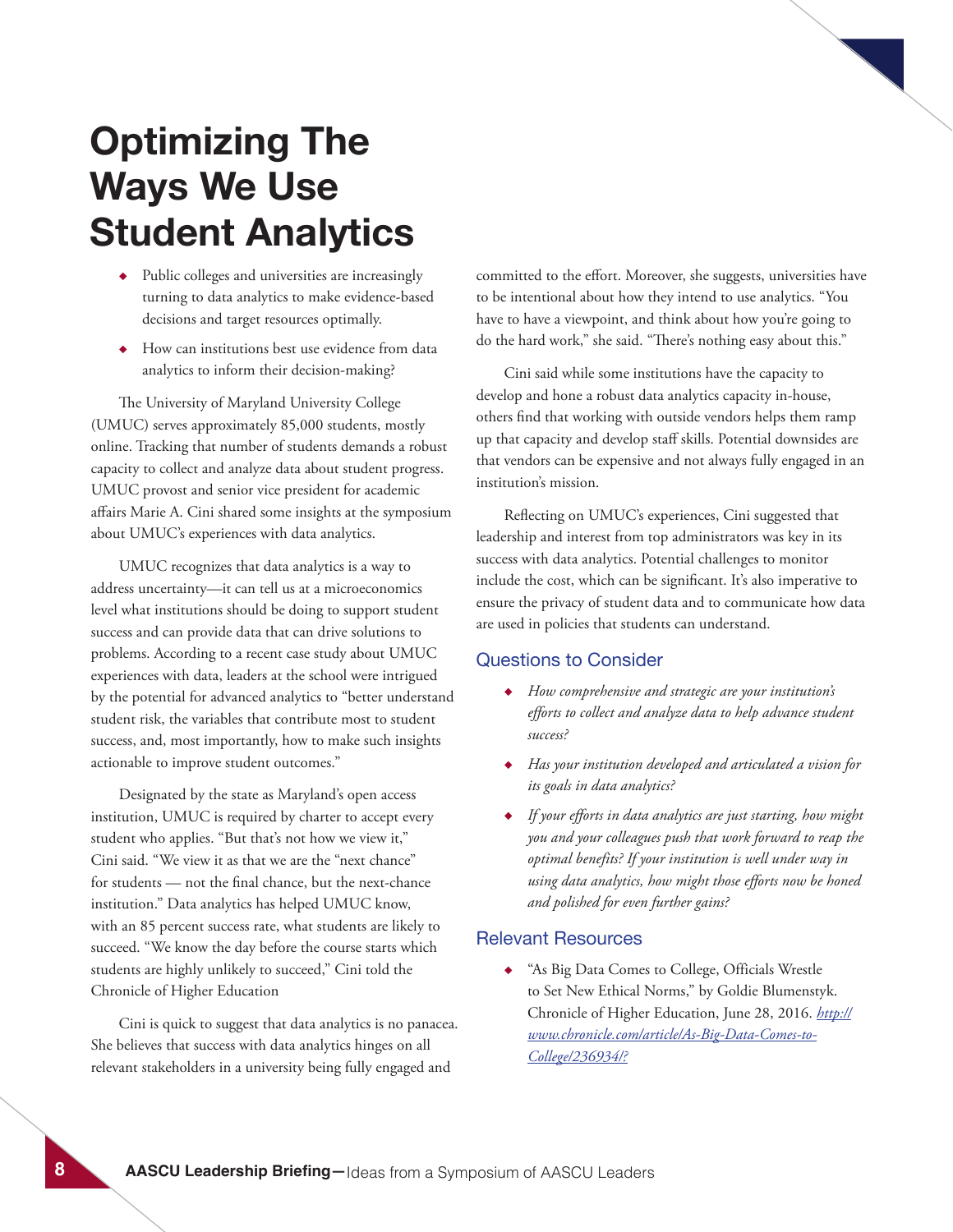### **Several public universities are pioneering data analytics in support of student success:**

- Georgia State University analyzed 140,000 student records and identified 800 factors that affect student success. GSU then developed a system that tracks those factors every night, triggering alerts for at-risk students who get help from an advisor within 48 hours. One result is that the university's six-year graduation rate rose 22 percentage points, with the fastest increases among African-American, Hispanic and low-income students. Average time to degree was reduced by almost a full semester.
- Purdue University developed Course Signals, a software program that combines student data in ways that enable instructors to monitor student performance and predict students' success in a course—and, when necessary, step in to help students improve their performance.
- Seeking new ways to stem underperformance in student success, graduation rates, and overall achievement, California State University, Fullerton piloted a dashboard that pulls student data from various databases. After investing time and energy in developing internal processes and organizing people to make data actionable, CSUF pushed its graduation rate from 52 percent to 62 percent and lowered its achievement gap, which had hovered near 12 percent, down to 9 percent.
- A Case Study on Using Predictive Analytics to Impact Student Outcomes [focus on UMUC). Civitas. www.civitaslearningspace. com/case\_study\_university\_of\_maryland\_university\_college/
- ◆ "Logging Off, Dropping Out" ["Hard data…can help colleges intervene to boost retention rates], by Paul Fain. Inside Higher Education, June 13, 2016. www. insidehighered.com/news/2016/06/13/datastudent-engagement-lms-key-predicting-retention
- "The Metrics System: Seven Smart Choices about Data," by Stephen G. Pelletier. The Presidency magazine, American Council on Education, September 26, 2016. http://www.acenet.edu/thepresidency/columns-and-features/Pages/The-Metrics-System.aspx
- Predictive Analytics in Higher Education: Five Guiding Practices for Ethical Use [report], by Manuela Ekowo and Iris Palmer. New America, March 6, 2017. www.newamerica.org/education-policy/ policy-papers/predictive-analytics-higher-education/#
- Serving the Adult Student at University of Maryland University College [case study], by Jessie Brown and Deanna Marcum. Ithaka S+R, June 9, 2016. https://doi.org/10.18665/sr.282666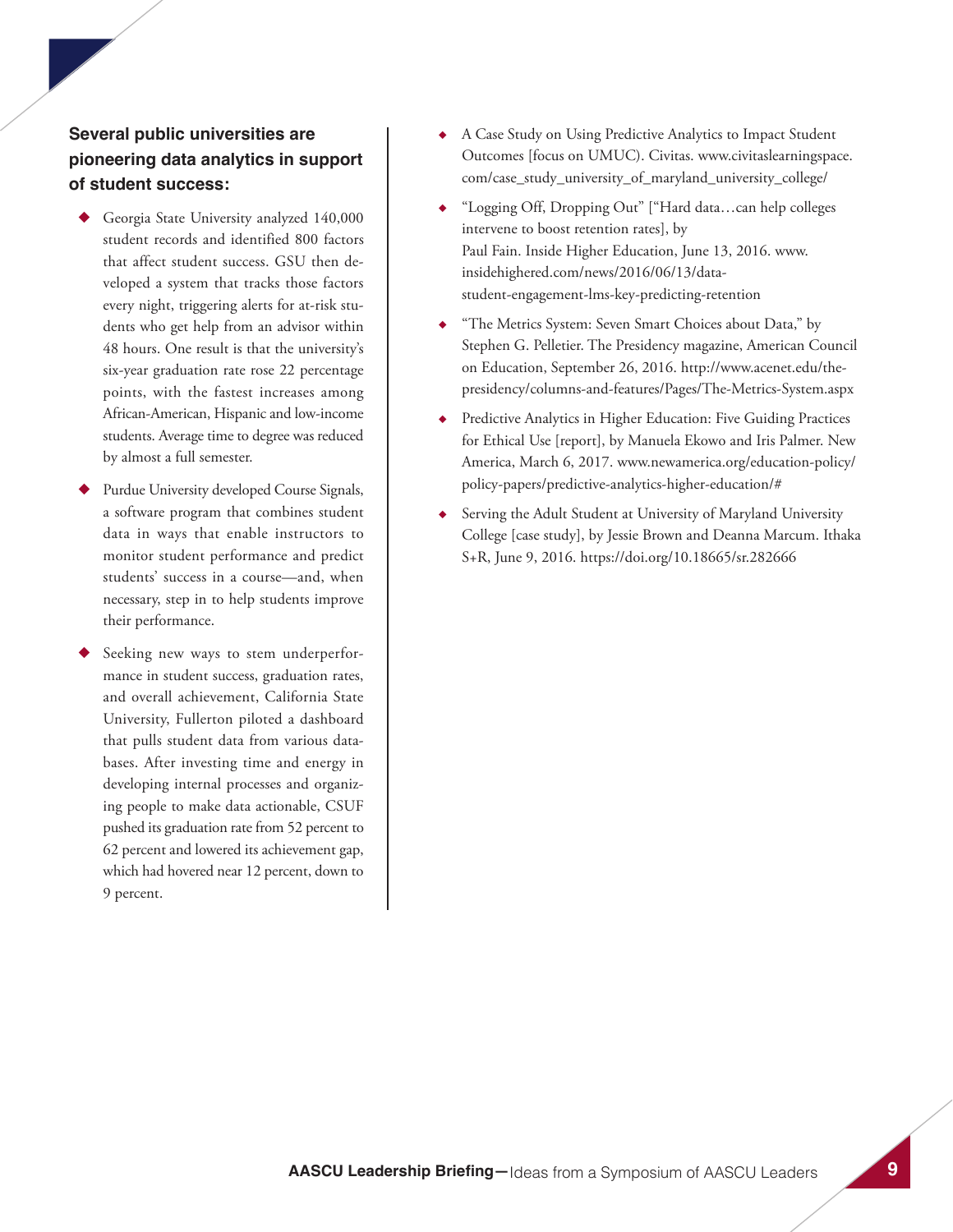## **Non-Academic Barriers To Student Success**

- ◆ In the course of their journey through higher education, college students can encounter many significant obstacles, including some not directly related to academics. Financing college is one such barrier, as are student concerns about career choices.
- ◆ Helping students overcome these hurdles can improve institutional retention and graduation rates.

Federal data show that, on average, 58 percent of students at public 4-year colleges and universities graduate within six years. The overall retention rate for college students (i.e., the percentage of students returning the following fall) stands at 81 percent for all public 4-year institutions, but drops to 62 percent for public institutions with open admissions. Many factors contribute to such trends, of course. In 2016, the *Wall Street Journal* reported that "more than 40 percent of student loan borrowers are either in default, delinquency or have postponed repaying their student loans." Symposium speaker George Covino, vice president for default prevention at Student Connections, one of the companies in the Strada Education Network, helped unpack these trends.

To better understand what factors other than academics hinder or help student progress, Student Connections convened a group of advisees consisting of students from public and private institutions. They also consulted experts and asked participants at national meetings. Through those conversations, seven key areas came into focus. The first three concerns tend to appear either pre-college or early in a student's college career.

◆ **Choosing a pathway.** Students intuitively know that picking the right career pathway is vitally important, but many say they are unsure which educational path to take to get to their goals. The *2016 National Freshman Motivation to Complete College Report* from Ruffalo Noel Levitz shows that 69 percent of freshmen report that they would like some help in selecting an educational path. Thirty-six percent said they have not made a firm decision about an occupation and so don't know how to plan their educational pathway, and 20 percent are very confused about choosing a career. No fewer than 65 percent of student polled indicated they would like to talk to somebody about their options.

#### **Institutional strategy: "Bridge**

**to Success."** Located in Appalachian Ohio, Shawnee State University serves a population that is not necessarily oriented to attend college and may lack the skills needed to succeed once enrolled. To encourage more local students to elect to pursue higher education, and to address challenges around student retention, persistence, and graduation rates, the university partnered with a local community college and a regional career and technical center to pilot a "bridge to success" program. The program is designed to help students determine the best path to reaching their goals — whether that is through a college degree from Shawnee State or an alternate path with one of its education partners. Over six weeks in the summer, incoming freshmen who are atrisk academically, or who are identified as needing support based on their SAT or ACT scores, can complete any required developmental courses. They also receive intensive intervention services (tutoring, advising, small study groups) and learn study skills and time management. Students pay only a \$50 registration fee. After a successful pilot in 2016, the university plans to expand the program in 2017 and 2018.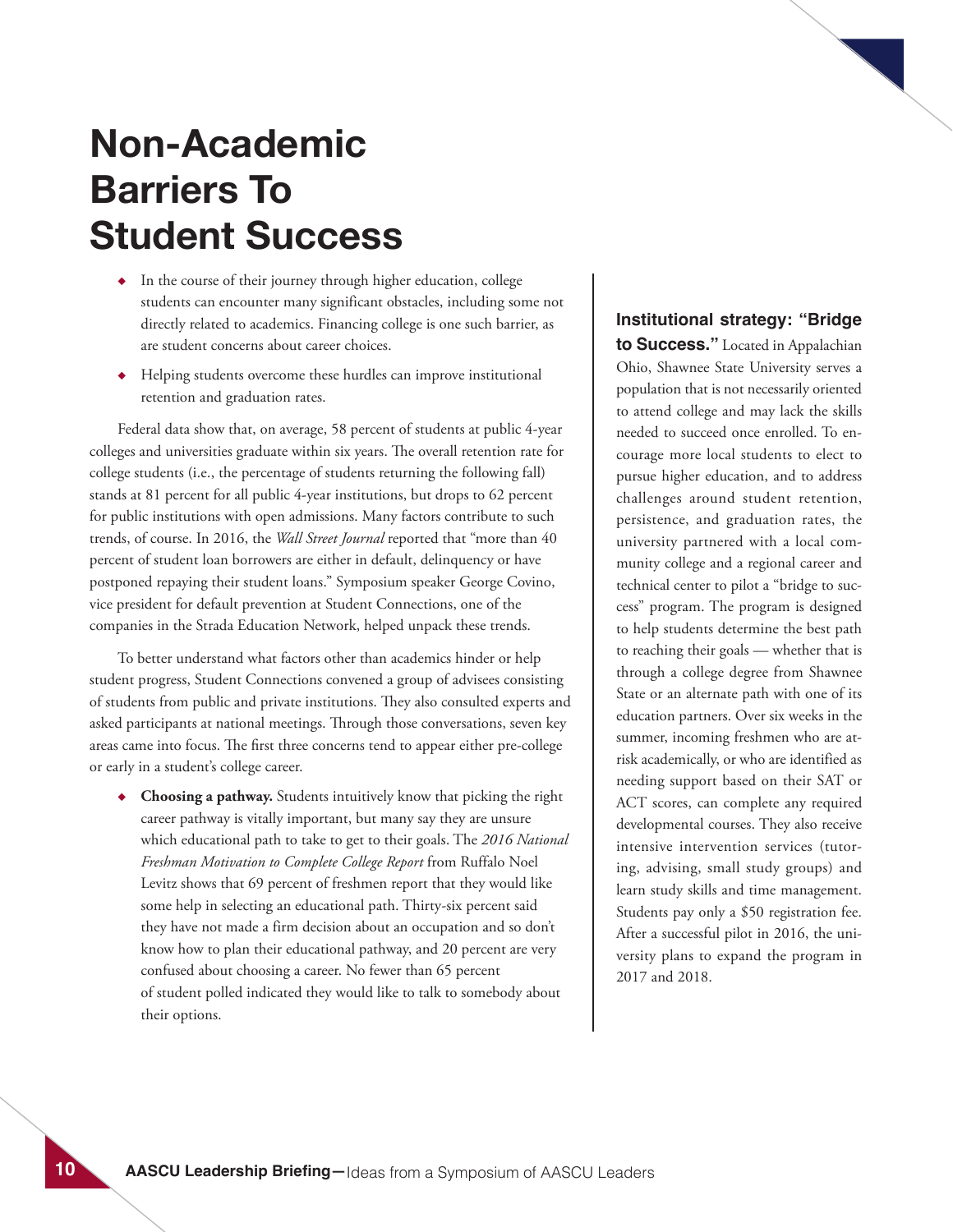### **Institutional strategy: Deferred admission.**

Certain freshmen applicants who are denied admission to Salem State University in Massachusetts may be offered the opportunity to participate in a deferred admission reverse transfer (DART) program with participating Massachusetts public community colleges. Students are guaranteed admission to Salem State at a later date provided they meet program requirements.

### **Institutional strategy: Elementary school pathway to college programs.**

To foster long-term educational and career success for students in East Los Angeles, an area where college is often not on the radar of students and parents, California State University, Los Angeles created the program "GO East LA: A Pathway for College and Career Success." Outreach to students starts in kindergarten and includes a mini-graduation around third or fourth grade where the university's president hands diplomas to students, telling them, "If you finish all the requirements for postsecondary education, you are guaranteed admission to our university." A local healthcare company has donated \$50,000 for scholarships through the program.

### **Institutional strategy: Money-management education.**

To help students take control of their finances, Murray State University in Kentucky offers financial literacy training through a program called Financial Responsibility Empowers Everyone (FREE). The program's success is credited as one factor in a recent jump in retention rates at the university that has been valued at \$1 million in revenues.

Funding college. College students may be more concerned about paying for college than is readily apparent. The Ruffalo Noel Levitz survey found that 50 percent of first-year college students want help in applying for financial aid. But simply completing the FAFSA can be a barrier: The national FAFSA completion rate for high school seniors is just 39.6 percent. A 2015 report from the Gates Foundation found that of the approximately 2 million Pell Grant eligible students who did not file a FAFSA, 1.3 million would have received a full grant in 2011-12.

"Anything you can do to force FAFSA completion is going to be of benefit to your students and ultimately to your institution," Covino told the symposium. "Anything you are doing in this regard, such as financial aid nights in local high schools, and FAFSA completion days—we have to try to bring more students into those experiences." To encourage retention, Covino also urged colleges to do more to track FAFSA completion for returning as well as new students. Peer counseling can augment a university's capacity to advise students about the FAFSA; one AASCU institution has had success sending student employees into the high schools that they graduated from to counsel their peers there about college and financial aid opportunities.

**Applying for college.** The process of applying for college can be daunting for some students, especially as more first generation students seek to enroll. There is a growing movement on the part of colleges and universities to reach out to students in high school and even elementary school to help them understand pathways to colleges, including the process of choosing the right institutions and finding financial help to make college possible

Other barriers to student success typically become apparent during college.

- **Managing personal finances.** Students want to be financially independent, but often feel they lack the requisite financial skills. Moreover, financial issues can be a significant barrier to college success. A recent study found that 50 percent of incoming freshmen do not have the financial resources needed to finish college, and 62 percent thought financial program problems would interfere with their ability to complete their academic program. Nearly a third of students (30 percent) characterized their financial problems as very distracting.
- **Boosting productivity.** Ruffalo Noel Levitz data show that 41 percent of students report that they do not have a solid system of self-discipline to keep up with their schoolwork, 35 percent report that they do not take good notes, and 33 say their study habits are irregular and incomplete. Even high achieving students can benefit from strategies to boost their productivity. "We have to get back to the notion that we have to teach students how to be students," Covino said. "You probably all have resources to help students with that, but how are you connecting students with those resources?"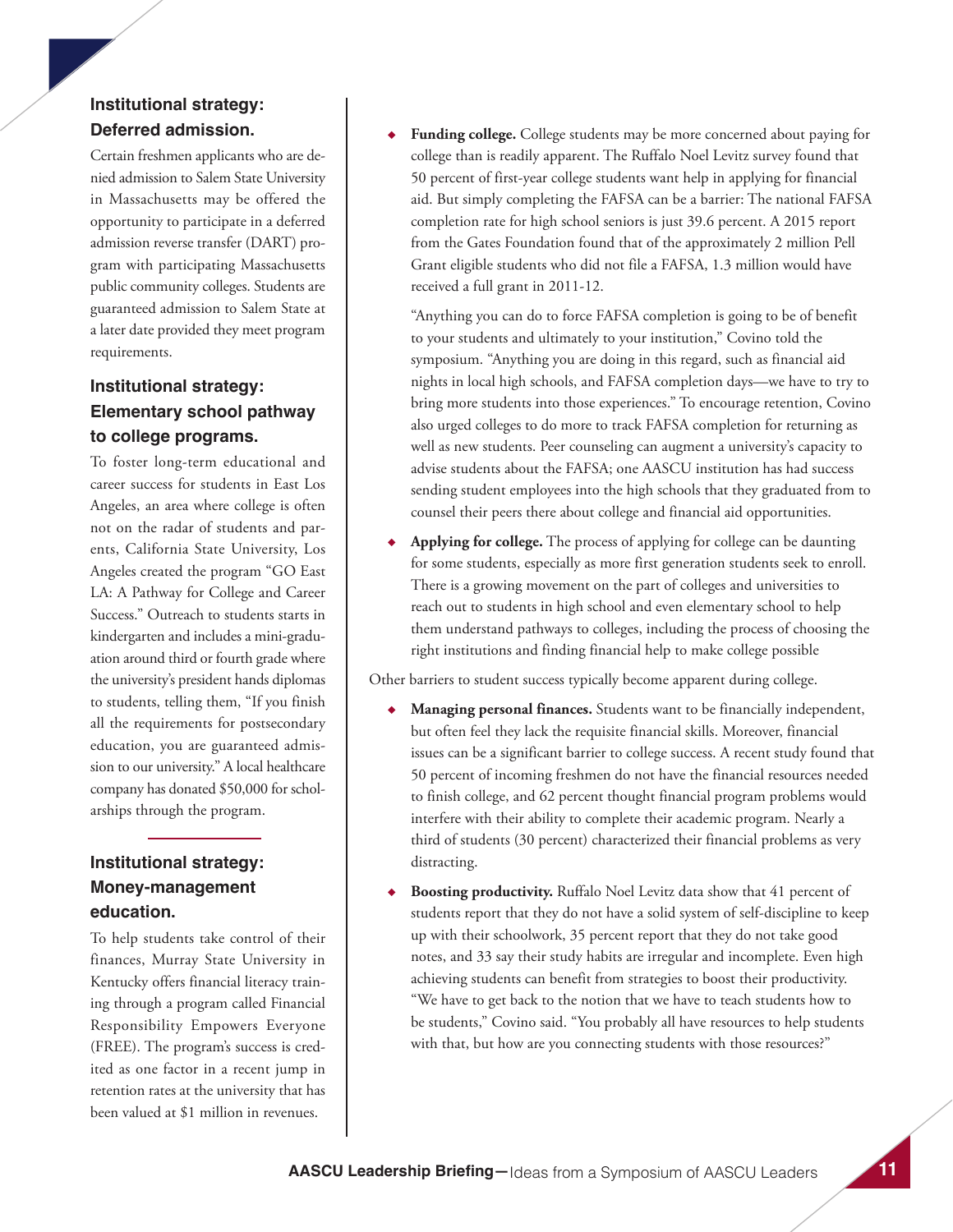Additional barriers to college success occur after a student has completed a degree or credential.

◆ **Getting hired.** Whether a student is studying the liberal arts or a more vocationally-centered academic program, a large part of college is preparing students for success in the workplace. Yet many college students do not feel fully prepared for the process of getting hired. The Gallup-Purdue Index Report 2016 (subtitled "Great Jobs, Great Lives") explored the value of career services, experiential experiences, and mentors for college graduates. It found that about half of college graduates (52 percent) visited the career services office during their undergraduate experience. Just 17 percent of 2010 to 2016 graduates reported that their career services office was very helpful. The same survey showed that first-generation students are less likely to avail themselves of career services.

"Should institutions be doing more to steer college students to career services?" Covino asked. "Our advisory board told us that needs to start from day one, and continue through a student's educational program and on through applying for a job, preparing for an interview, and weighing job offers and compensation packages."

◆ **Repaying education loans.** By one measure, students aren't considered successful until they are able to pay off their college loans. Yet data from the federal College Scorecard show that the repayment rate for low-income borrowers is 38 percent, 54 percent for middle-income borrowers, and 64 percent for high-income borrowers. Research has found that students who have completed their degrees or credentials are more successful in paying their student loans than students who drop out. Covino said work to retain students and help them graduate is the most important thing an institution can do to prevent loan default.

In addition to looking at some of these issues specifically from the standpoint of student success, Covino suggested that institutions do more to look at them in the context of an institution's fiscal health. Noting, for example, that many student success or retention programs on campus cluster around first-year and incoming students, a similar focus on returning students throughout their academic careers might be an untapped way of helping an institution retain tuition revenues from returning students.

Covino cited Ruffalo Noel Levitz data, which says that the cost of recruiting students at a four-year public institution is \$578. He suggested, however, that while institutions may be well aware of that expense, they may be less aware of the cost of attrition. He suggested that institutions use available formulas for calculating attrition costs and redirect resources to do more to help retain students. Still another reason to be concerned about student success from a fiscal standpoint, he said, is that it is increasingly being linked to performance funding at the state level.

#### **Institutional strategies:**

One institution at the symposium reported that it embeds curricular modules about career services in first-year experience courses, enabling faculty to help educate students about career services modules. That university also offers open office hours for career services at different sites across campus—in essence taking those services into the field. Another institution actively engages its alumni in helping students understand different career pathways.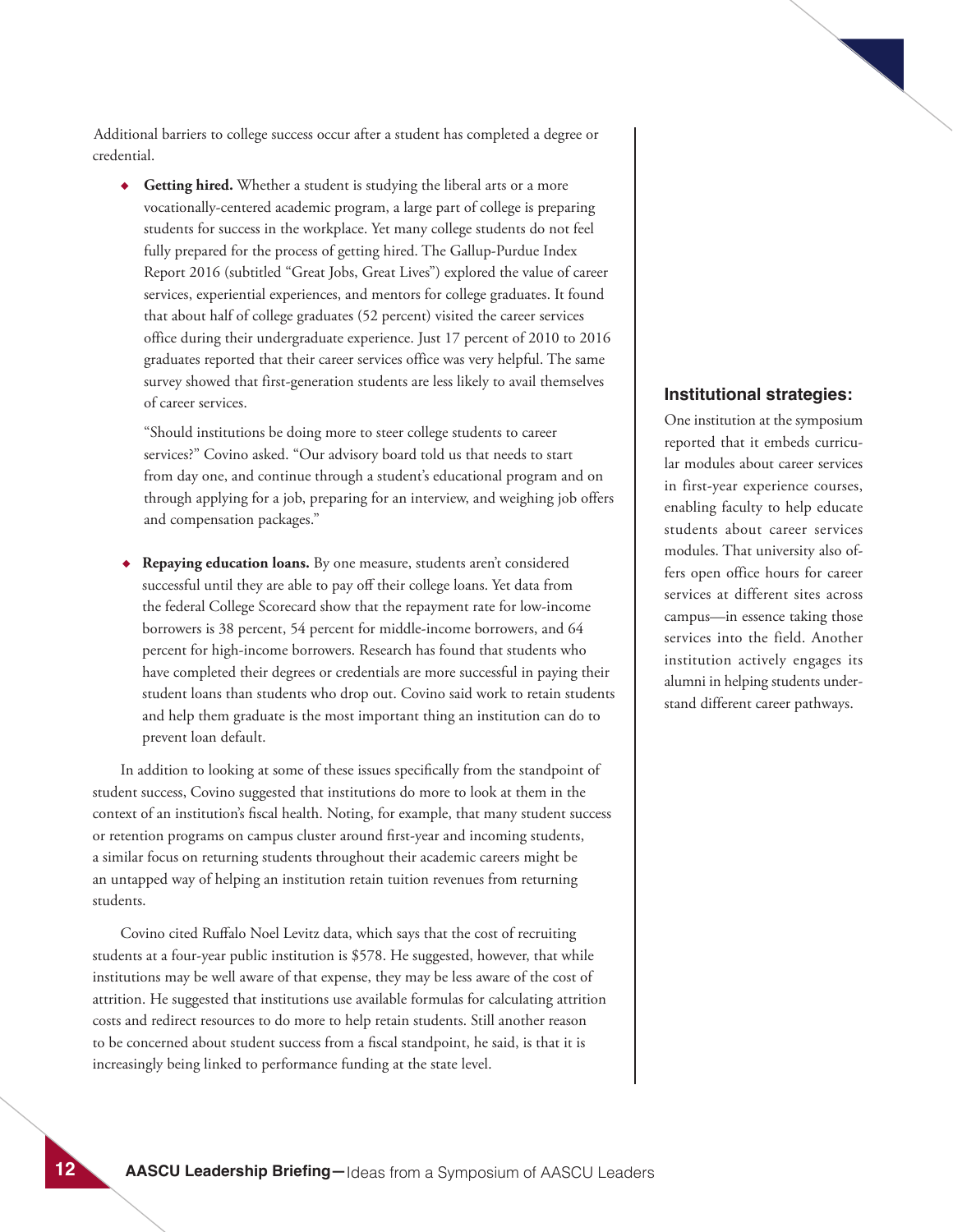Urging universities to develop comprehensive enrollment management plans, default prevention plans, and completion strategies—and to link those plans strategically with each other and with academic goals— Covino said "look for opportunities to connect the dots. I don't think you need to reinvent the wheel, but go back and think about the seven barriers. What are we doing now that works, and how can we expand those programs to reach more students?"

#### Questions to Consider

- ◆ *How can stakeholders at your institution think about barriers to student success that may be less apparent than the usual barriers that we typically think about? How can those stakeholders be spurred to find creative new solutions to address those hurdles?*
- ◆ *Does your institution have comprehensive plans for enrollment management, default prevention and student completion, and are those plans linked strategically to the institution's academic goals? How might such planning be brought into better alignment across institutional silos?*

- ◆ *Better for Students: Simplifying the Federal Financial Aid Process* [report] Bill & Melinda Gates Foundation, 2015. *postsecondary.gatesfoundation.org/wp.../07/FAFSA-Approach\_ FINAL\_7\_7\_15.pdf*
- ◆ Gallup-Purdue Index Report 2016 ("Great Jobs, Great Lives: The Value of Career Services, Inclusive Experiences and Mentorship for College Graduates"). *www.gallup. com/reports/199229/gallup-purdue-index-report-2016.aspx*
- "More Than 40 percent of Student Borrowers Aren't Making Payments," by Josh Mitchell. *Wall Street Journal,* April 7, 2016. *www.wsj.com/articles/more-than-40-ofstudent-borrowers-arent-making-payments-1459971348*
- 2016 National Freshman Motivation to Complete College Report. Ruffalo Noel Levitz. *www.ruffalonl.com/papers-research-higher-education-fundraising/2016/2016-nationalfreshman-motivation-to-complete-college-report*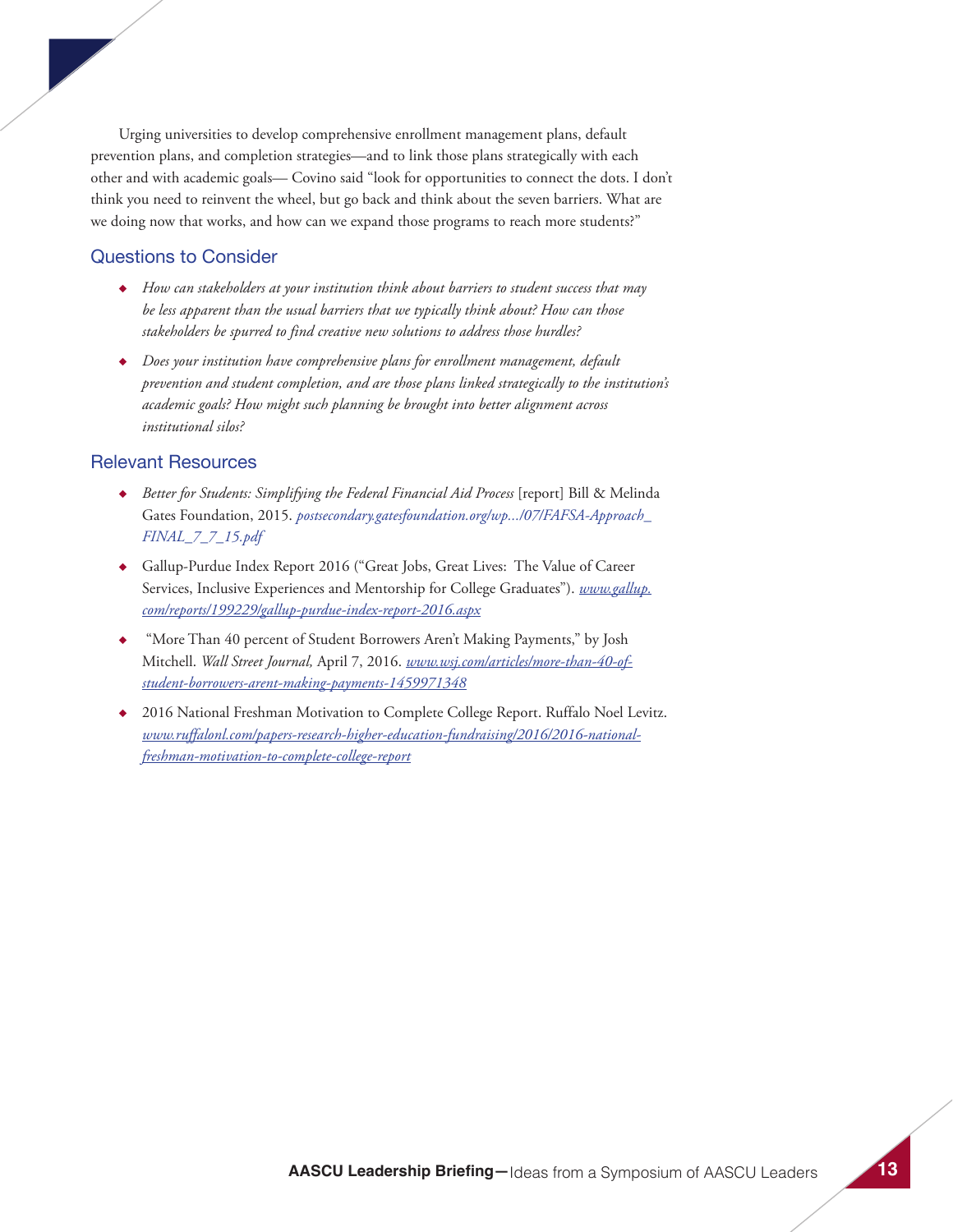## **Connecting College To Career: Innovative Alternatives**

- ◆ Making the connection for students between college and career does not always emerge from campus career services offices.
- ◆ How might universities use innovative approaches to help students explore which careers best align with their interests, aptitudes, and priorities?

Universities increasingly recognize that they need to focus more attention on helping students make the critical jump from college to their careers. Participants at the symposium learned about two innovative alternatives that guide students on that pathway.

◆ **Education at Work** is a provider of contact center and staffing service. Its mission is to help students graduate with little to no debt and gain skills they need to secure great jobs after college. The Education at Work model is to place call centers for client corporations on college campuses—the centers provide income, tuition assistance and job training for the many students who are hired to staff them. The Education at Work model also creates a pipeline and training ground for future employees of the companies that sponsor the call centers.

As one example, earlier this year Fidelity Investments recently expanded its partnership with Education at Work in support of an on-campus contact center at Northern Kentucky University (NKU). To date, student employees working part-time on-site for Fidelity have earned \$550,000 in tuition assistance and \$1,020,000 in wages. Since its inception, the partnership between Fidelity and NKU has seen a 74 percent post-graduation full-time job placement rate of Education at Work student employees.

**Roadtrip Nation, perhaps best recognized as the** focus of a public television series, creates content, products and experiences to help individuals pursue fulfilling careers. To fulfill its mission, Roadtrip

Nation talks with professionals in countless fields to explore their struggles and successes. Lessons learned from those conversations inform a range of career exploration products, including an educational curriculum, personalized online tools, video content, bestselling books and live events. The ultimate goal is to help young people broaden their understanding of career pathways and possibilities.

Frostburg State University in Maryland has found Roadtrip Nation materials to be valuable in helping students, about 46 percent of whom come from underrepresented groups and many of whom are relatively unsophisticated about their career options. Frostburg State embeds content from Roadtrip Nation's insights about career pathways into its first-year course. In addition, students at Frostburg State have traveled under the Roadtrip Nation umbrella to interview alumni about their career pathways. Tom Bowling, Frostburg's vice president of student affairs, says it is important to get students engaged in reflection about what is meaningful to them—in other words, to get them to focus on where their passions are versus solely on "where the jobs are." He says that the Roadtrip Nation approach and materials provide a safe channel for students to explore what might make the most difference in their lives in terms of career choices. One of the outcomes, he says, is that students gain invaluable personal lessons when they see how people grow in their careers and how they have overcome obstacles and fears. "It increases their sense of what is possible," he says. "They see that there are multiple career paths open to them, and it makes them more comfortable with uncertainty."

The key lesson from these two alternative options may be that universities need to explore more such opportunities. As the examples cited here show, universities that have been willing to go beyond "the way things have always been done" and find new tools have discovered inspiring, sometimes more cost-effective, ways to help students explore career options.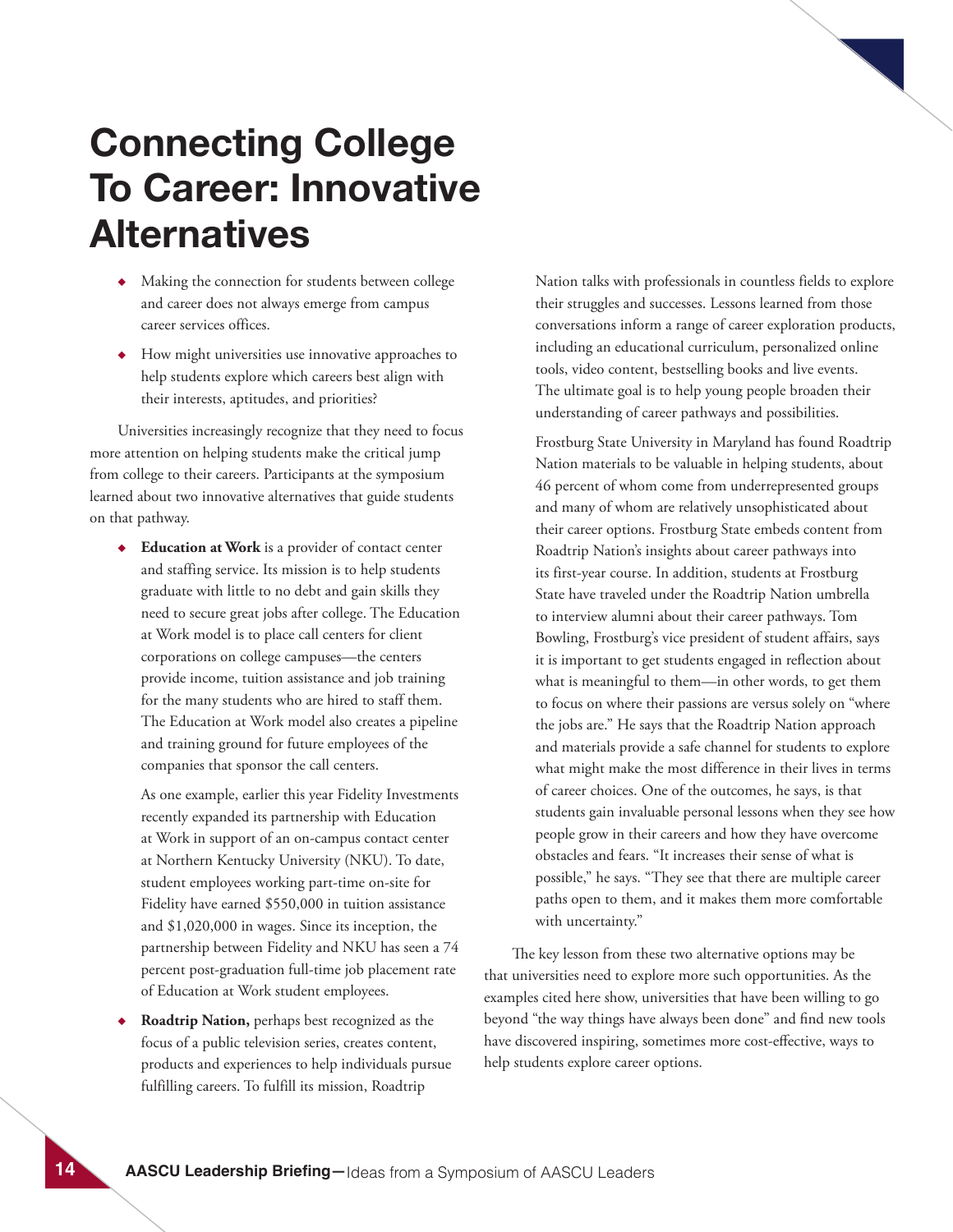#### Questions to Consider

- ◆ *How knowledgeable is your institution about emerging alternatives for helping students explore potential pathways?*
- ◆ *How could your institution adopt and adapt new and alternative channels to helping students explore career pathways?*

#### Relevant Resources

- ◆ Education at Work: *http://educationatwork.org/*
- ◆ Roadtrip Nation: *http://roadtripnation.com/*

# **Enrollment Management In Public Institutions**

- ◆ Strategic enrollment management has historically been associated with recruitment and revenue strategies at private institutions, but is increasingly a significant tool for public institutions.
- ◆ How can public institutions develop and implement optimal enrollment management strategies?

Given today's volume of applicants, shifting student demographics, and evolving migration patterns, some experts predict a reshaping of the admissions landscape in the decade ahead. David Bousquet, vice president for enrollment management at East Stroudsburg University in Pennsylvania, shared some perspectives at the symposium based on his long career and service at several institutions.

In a world in which nearly every institution of higher learning has to compete more aggressively to meet targets for enrolling students, enrollment management at public institutions is starting to look increasingly like that at private institutions. Compared to some private institutions and flagship public universities, though, AASCU members typically are limited in terms of brand recognition, ability to award institutional aid, and financial resources and reserves. Those factors play a role in the degree of an institution's success in enrollment management.

Projected changes in the numbers of high school graduates over the coming years have been well-documented. Generally speaking, states in the Southwest and West will see projected growth, while states in the Midwest and the Northeast will see declines in potential college students of traditional age. Many institutions will need to broaden their recruitment activities, including expansion beyond state lines. Given that the pool of potential future students includes more students from low-income and traditional minority families, as well as more first generation students, institutions may have to plan on providing more financial aid and advising, among other additional services.

In this challenging market, Bousquet suggested, public institutions must undertake a sophisticated analysis of their strengths and relative market positions. They need to understand not just where their students will come from but what inspires them to enroll in one institution versus another. Further, every institution should assess its enrollment management goals, vision, structure and operations to determine whether and where new efficiencies are needed. Many institutions may need to invest more resources in their enrollment management enterprise. Some may need to be more strategic about integrating their goals for, and practices around, enrollment management with the institution's other strategic goals.

Looking ahead, Bousquet expects that public institutions will expand their enrollment management tools that public institutions have started to adopt with more frequency in recent years, such as continuing and online education. He thinks it is likely that we will see more mergers of public institutions.

"The future success of AASCU institutions is inextricably bound up in the need to attract, enroll and continue to graduate a student body that reflects our nation's diversity," Bousquet said. Paradoxically, though, he said, legislators and taxpayers who would like to see a more homogenous society may not be inclined to support that mission. At the same time, too, public support overall for higher education is eroding, and we may be pivoting from an era in which college was viewed as a public good to one in which it is seen more as a private good that should be funded by those who benefit directly from it.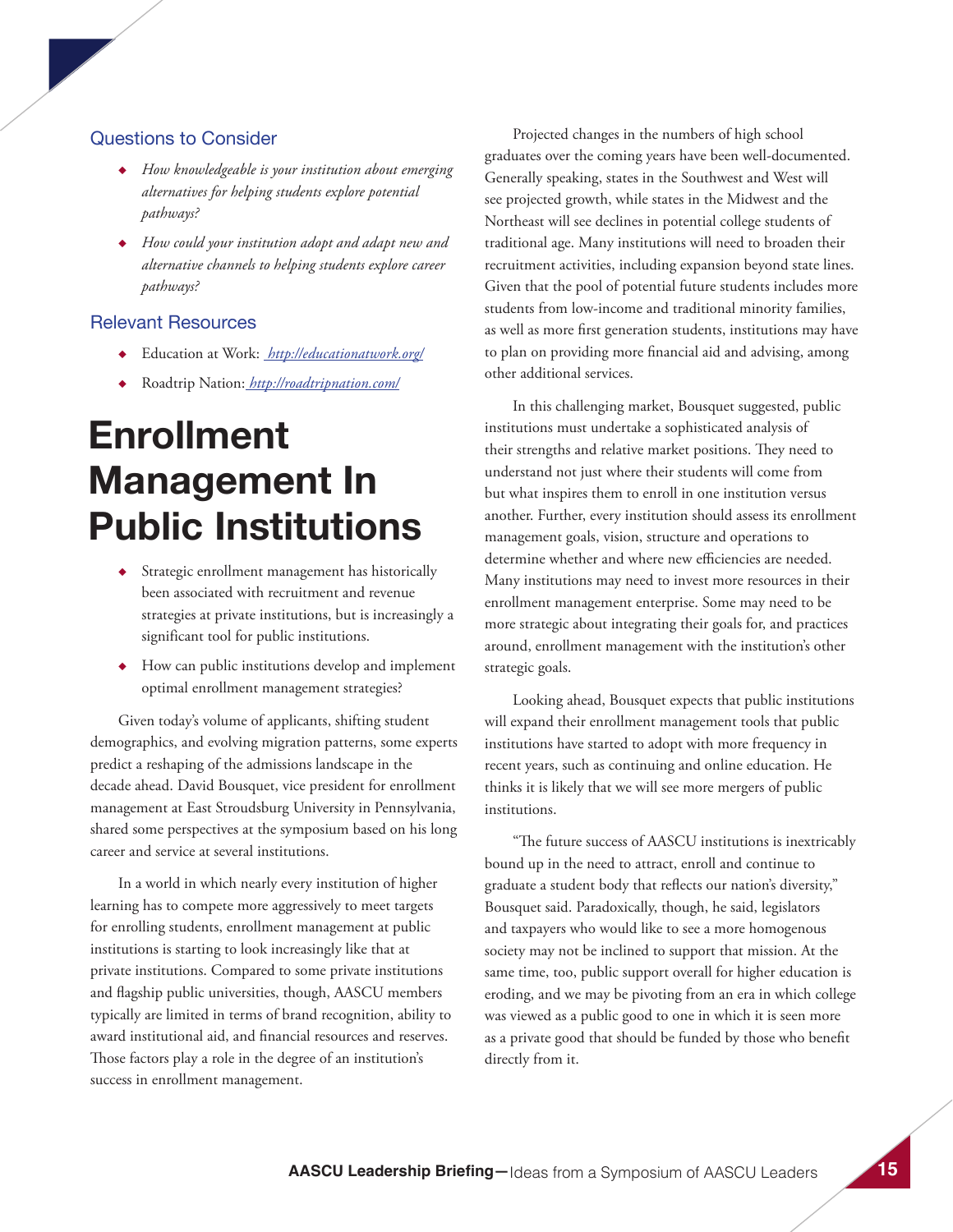Also likely in the current political landscape are subtle turns in federal policy that affect higher education—case in point, the recent ban on international travel from certain countries. Nonetheless, public institutions will continue to have ongoing interest in recruiting international students. Countervailing pressures, however, come from countries like Great Britain and Australia, which are actively recruiting international students. Meanwhile, China—a traditional source of students for many public universities in the United States—is building new universities at a rapid pace in order to accommodate its internal demand for higher education.

That complex cascade of factors makes the job of enrollment management all the more challenging. Given that the future success of AASCU institutions depends heavily on their success in enrollment management, Bousquet underscored that it is incumbent on every institution, and every institution's leadership, to ensure that the enrollment management function has the resources and tools it needs to fully support the institution's enrollment goals.

#### Questions to Consider

- ◆ *Has your institution invested adequately in ensuring success in enrollment management?*
- ◆ *Is your institution's enrollment management function structured strategically and consolidated under one umbrella in which disparate campus functions collaborate effectively? Or, as may be the case of many institutions, has your enrollment management operation grown haphazardly based on factors like historical practice, political expediency, or perhaps the whims of a new campus leadership team?*
- ◆ *Is your enrollment management function led by astute professionals with a vision for delivering on enrollment goals and a toolbox that includes the latest strategies for meeting those goals?*
- ◆ *Does your enrollment management function report directly to the institution's president and does it have a seat at the table for the most important institutional conversations, including those at the cabinet level?*

- ◆ *ACT Resources for Postsecondary Professionals* [website]. *www.act.org/content/act/en/postsecondary-professionals. html*
- ◆ *Knocking at the College Door* (projections of high school graduates). Western Interstate Commission for Higher Education (WICHE), 2016. *http://knocking. wiche.edu/*
- "When College Was a Public Good," by Scott Carlson. *The Chronicle of Higher Education,*  November 27, 2016. *http://www.chronicle.com/article/ When-College-Was-a-Public-Good/238501*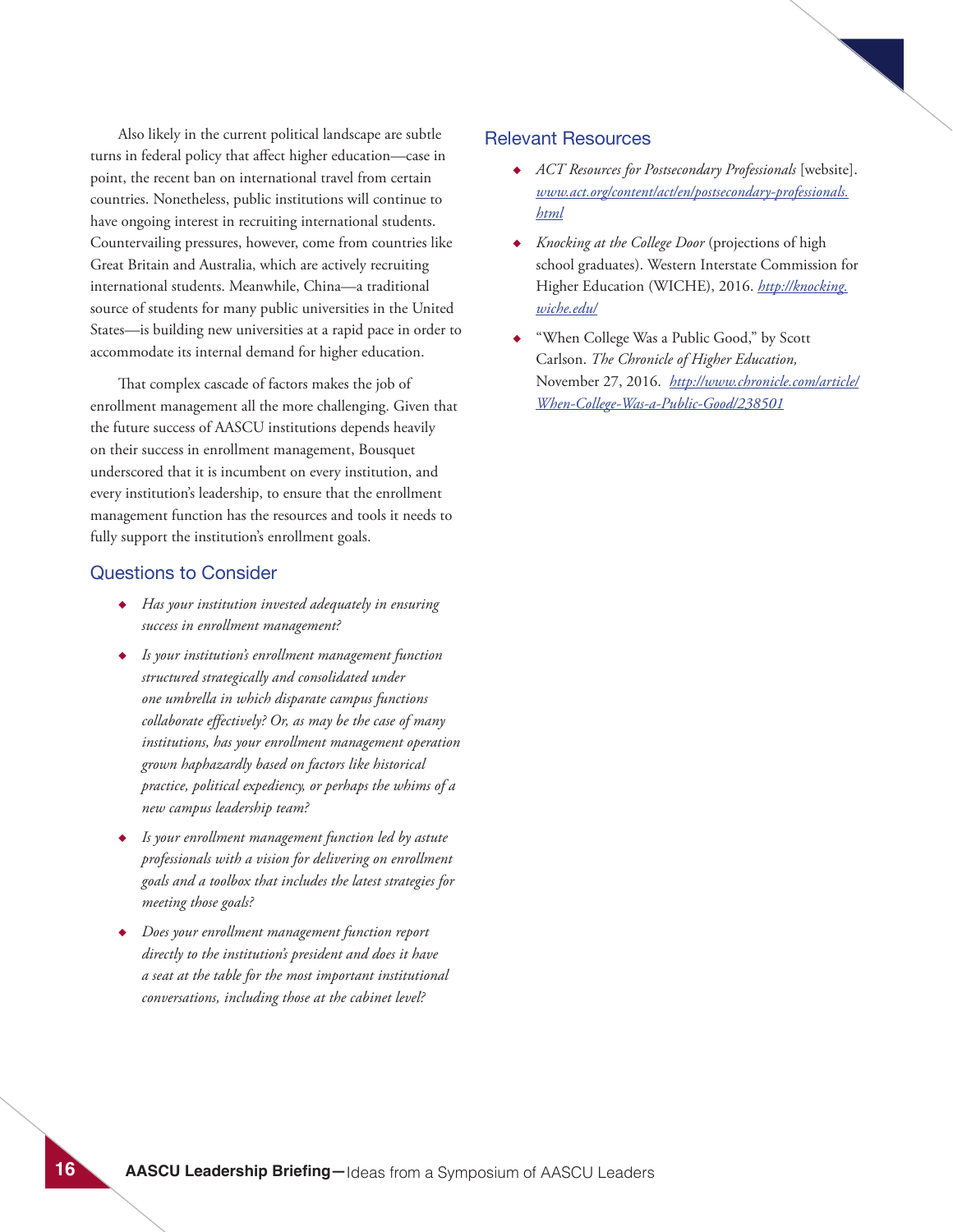### **New Insights About Post-Enrollment Student Outcomes**

◆ The Education Consumer Pulse by Gallup and Strada Education Network, established in 2016, is the first-ever daily poll on the consumer voice in higher education. Analysis of this landmark dataset provides rich insights into consumer perceptions about how their experiences and engagement in higher education relate to their success in their careers.

Carol D'Amico, executive vice president for mission advancement and philanthropy at Strada Education Network—and a nationally recognized expert in designing and leading strategy related to higher education, workforce development, and business-led involvement in education reform—presented a select sampling of results from the Education Consumer Pulse.

With a mission in higher education that D'Amico said was focused on "completion with a purpose," Strada was struck by data that 40 percent of students who start college do not finish, and that 50 percent of those who actually do manage to finish can find themselves unemployed or underemployed or wish they could change the nature of their job. Also of interest was a fundamental disconnect that Gallup research showed between universities and employers. That research showed that nearly all (99 percent) of university provosts and those of similar rank thought their institution was doing a good job in preparing graduates for the workforce, while only 11 percent of employers agreed that was the case. Strada wondered what was causing those gaps, and what role it could play in bridging those disconnects.

A survey of college alumni that Gallup conducts in association with Purdue University influenced Strada's thinking. The Gallup-Purdue Index revealed four critical factors that affected an individual's perception of the effectiveness of his or her college experience:

- ◆ Did you have a mentor who cared about you?
- ◆ Did you have an internship related to your field of study?
- ◆ Did you have a professor who took an interest in you as a person?
- ◆ Did you work on a project with other people related to your career aspirations?

"If you had those sets of things," D'Amico said, "you felt that higher education prepared you well for your career." But Gallup data showed that overall, not even a third of alumni reported having those experiences.

To better understand the connection consumers have with their educational experiences, Strada embarked with Gallup on the nation's first survey of American adults, ages 18 to 64, about their perceptions and experiences with higher education.

Very preliminary results suggest a number of insights. One is that higher education lags other industries, such as the hospitality industry and healthcare, in listening to consumers about their experiences in ways that inform policies and practices. Accreditation of hospitals, for example, depends heavily on consumer surveys. Might there be an analog for accreditation of higher education?

Some institutions of higher education do survey their graduates, but too often surveys focus on the relatively narrow needs of alumni relations. Typical questions are not "How did our institution prepare you for life," but have to do with things like, "Are you coming to homecoming," or "Would you like to purchase tickets to a basketball game?" Higher education should do more surveying along the lines of "how did we do overall?"

Having now completed approximately 60,000 individual surveys, Gallup and Strada are finding that about a third of people who have completed college wish they could change something about that experience, and about half of all Americans wish they could change something about the career path they took, their major, the degree they pursued, or the institution they attended.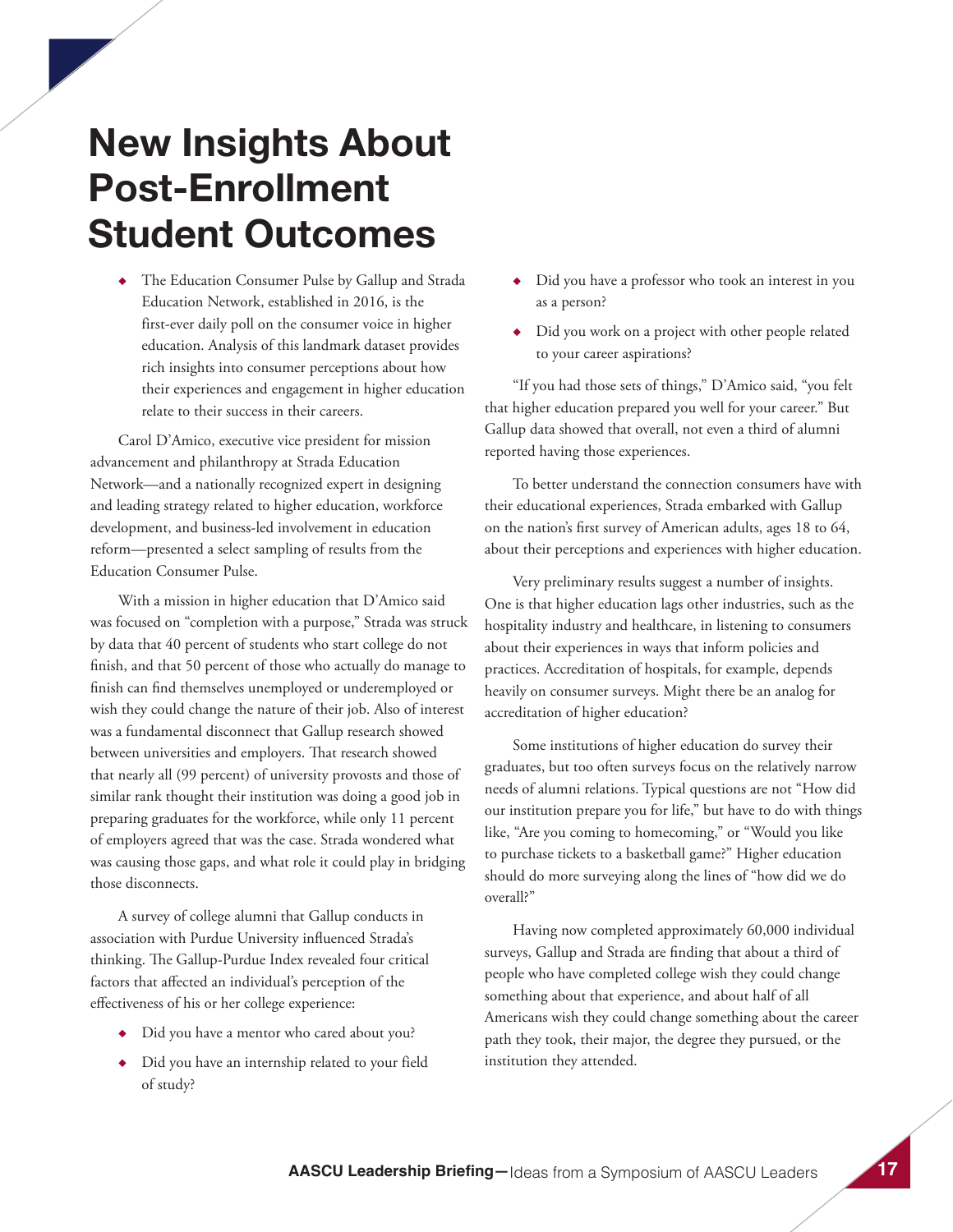Given that higher education is such a huge investment, and that it is relatively difficult to change the course of one's education once one has embarked on it suggests several salient questions: How do we mitigate the dissatisfaction with college that consumers seem to express? We know that if students engage in higher education later in life, say when they are in their 30s, they are less likely to regret their decisions about directions in college. That has significant implications for work and life experiences. But if we are focused on traditional-age college students, how do we help 18-year-olds develop the skills they need to make better determinations and decisions about their future? How do we help college students get to know themselves better? How do we help people make better choices about their career paths while they are in college?

In short, the new surveys are raising a lot of questions about how universities can encourage students—their consumers—to have a more fulfilling experience while they are in college. The first major report from The Education Consumer Pulse was *released in June 2017*.

#### Questions to Consider

- ◆ *How can colleges learn to better hear the voice of the consumer and get insights from that information?*
- ◆ *How can institutions do a better job of aligning faculty interests and activities in support of helping students make the right choices about majors and career pathways?*
- ◆ *How can institutions of higher learning bridge the persistent disconnect between what employers say they want employees to know and what our universities teach?*
- ◆ *How might data from a survey such as the Education Consumer Pulse be useful to institutions? How might those data provide constructive insights that help institutions achieve their goals?*

#### Relevant Resources

◆ The Education Consumer Pulse by Gallup and Strada Education Network. *http://www.gallup.com/206798/ education-consumer-pulse-work.aspx.*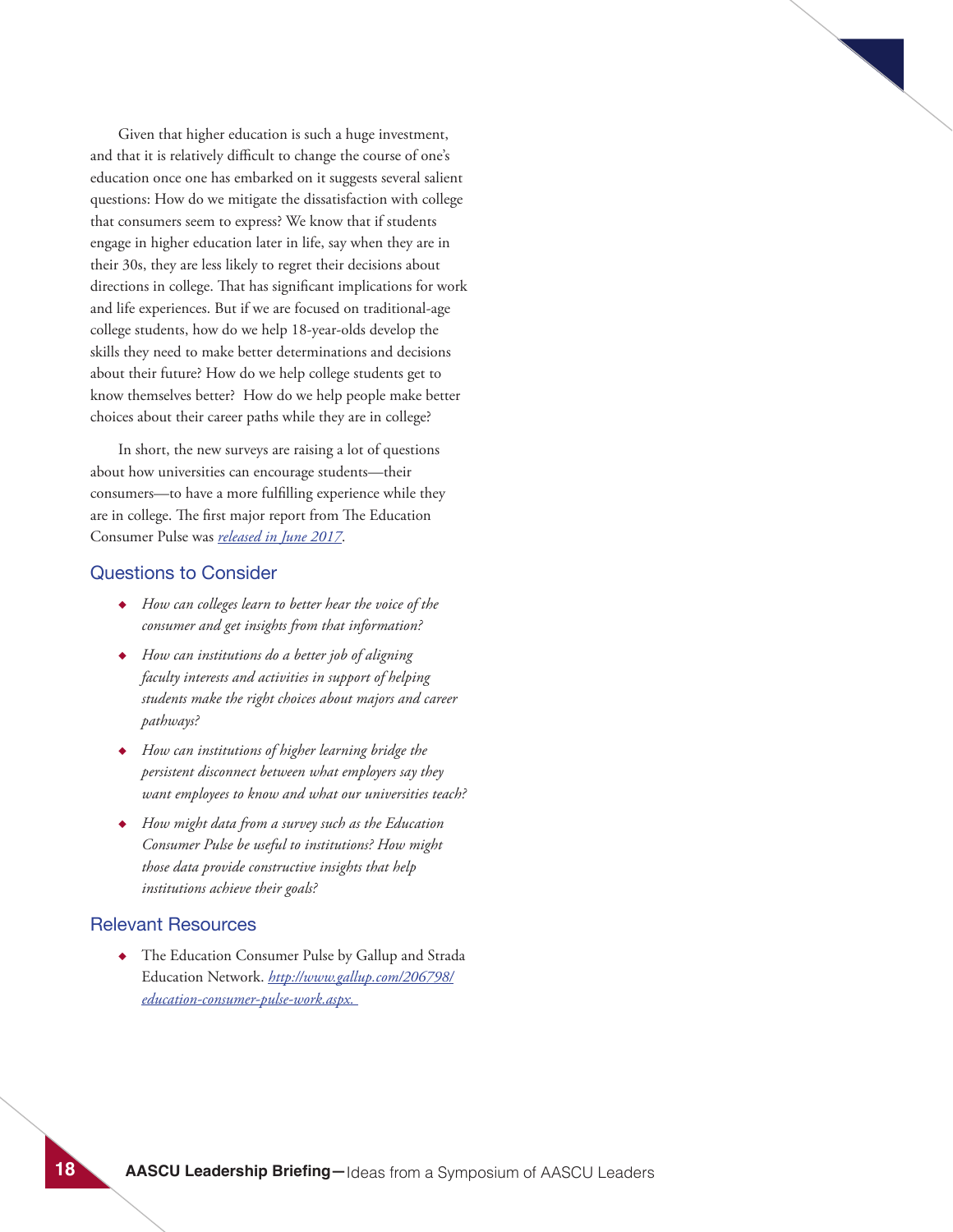# **International Recruitment: Challenges And Pitfalls**

◆ In its ideal form, international recruitment promotes cultural diversity, improves academics, and generates revenues all at once. (In 2014-15, international students provided \$30.5 billion for the U.S. economy.) But realizing those benefits requires international expertise and significant due diligence to avoid pitfalls that can tarnish an institution's reputation at home and abroad.

In part as a way of diversifying institutions and in part as a lever for attracting new tuition revenue, recruiting international students continues to grow as an enrollment strategy of strategic interest for public colleges and universities. While it is unclear how the flow of international students may be affected by new policies enacted by the Trump administration, public universities will continue to recruit international students. That process, however, requires considerable savvy and is rife with potential pitfalls. Dale Gough, director of Foreign Credentials Service of America, helped participants at the symposium walk through some of these challenges.

◆ **Use of agents.** Several public universities have run into trouble by perhaps relying too heavily on agents to help them recruit international students. One public university that turned to foreign agents to help it recruit international students found that while the agents guaranteed that they would fill sections of classes, an audit conducted after problems with the recruited students arose showed that no student applications, student records, or student test scores had been presented for the international students who had enrolled. Among other challenges, this led to additional scrutiny from the university's accrediting agency. One eventual result was that the school had to rescind 510 academic degrees that

it had awarded after it was determined that students had been received those credentials had not fulfilled all degree requirements.

Another public university relied on agents to recruit international students but later discovered that no one was reviewing student credentials, even though students had been admitted to computer science programs at the graduate level. It was soon discovered that the students in question had Bachelor of Science degrees based on just three years of study and were not prepared for graduate-level study in the United States. Ultimately, the university had to ask those students to leave.

A common factor in these examples, Gough said, was that the agents were essentially representing themselves and not the institutions that hired them. Universities that are tempted to use agents need to do due diligence before they hire such representatives.

- Diploma mills. Another threat to the efficacy of international recruitment are international diploma mills. A notable example in Liberia was at one point producing some \$2 million in revenues producing fake credentials for universities around the world that had no connection to any academic work at those institutions.
- **Fraudulent credentials.** A challenge related to diploma mills are entities that produce fraudulent credentials in some cases, university diplomas that look genuine, but in fact do not represent completion of study at a legitimate university. Instances where colleges and universities have been fooled by such credentials are more common than one might think, and Gough urged that universities carefully scrutinize credentials that are presented by students and even faculty and administrators.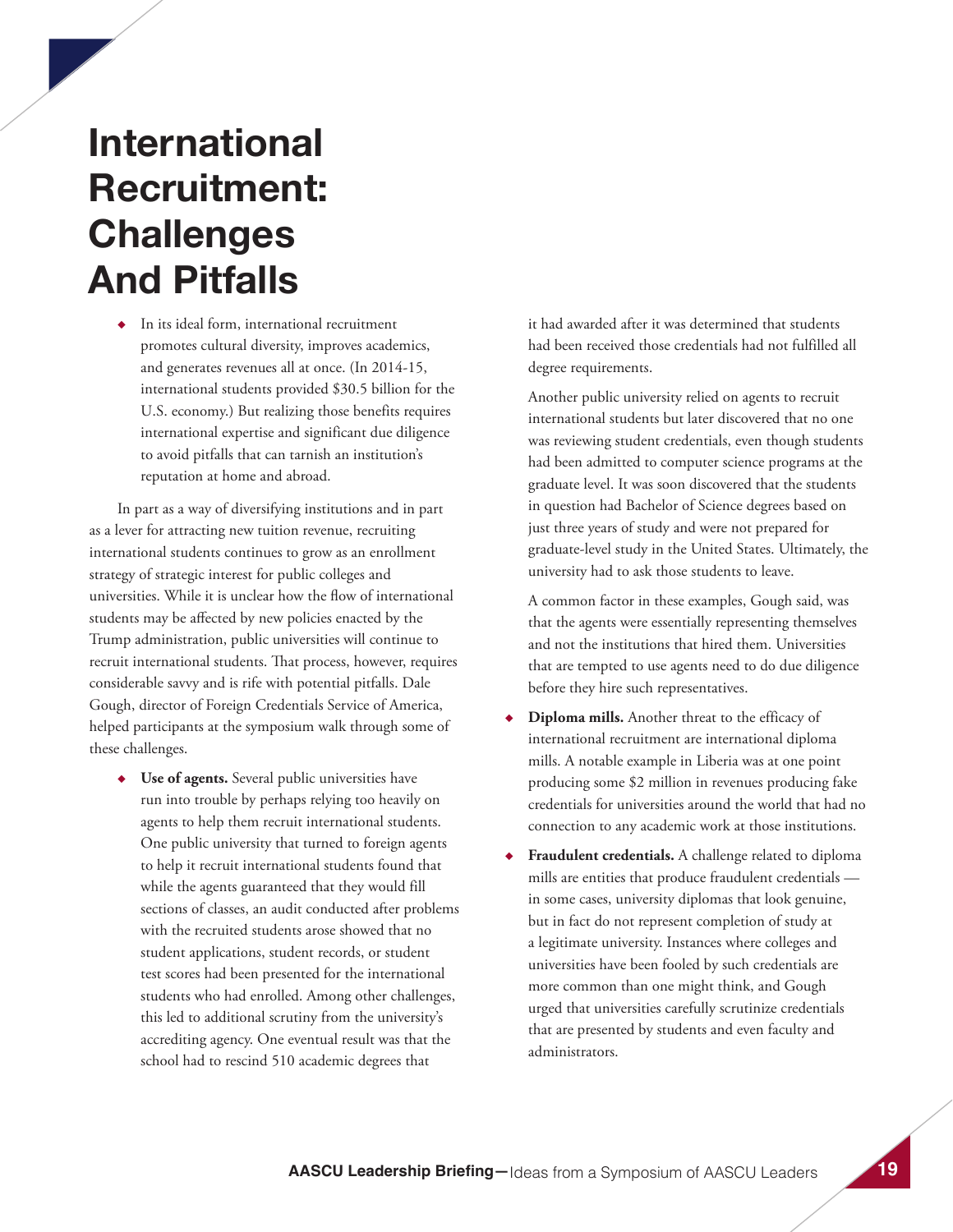Another pitfall, Gough said, is relying too heavily on recruitment of international students from a single country. In the United States, 4.8 percent of all students today are international students, a percentage that has been climbing steadily. But of those students, 31.2 percent are from China and 16.3 percent are from India. The history of international student recruitment, for example, shows that at different points in recent history, Canada, India, Hong Kong, Taiwan, China, Japan and India all held the top spot in terms of exporting students to the United States. Often, countries will top the list in one year, and fall off the charts in the next year due to unforeseen political circumstances. Given that changes in the political or economic landscape in any one country can jeopardize the ability of U.S. institutions to recruit students from that country, colleges and universities here would do well to diversify the countries from which they recruit.

Colleges and universities in the United States face considerable competition for the recruitment of international students from other countries. In June of this year, Canada, for example, recently announced that international students attending Canadian universities will now be able to establish a pathway to citizenship. Australia and the United Kingdom also recruit international students aggressively. And in 2017, Russia increased its quota of international students by 30 percent, to 200,000, of which at least 10 percent will be funded by the Russian government.

Given that most public colleges and universities have limited funding for international recruitment, Gough urged that institutions interested in this channel have a strategic recruitment plan. One first step, he said, was to make sure that application materials and websites targeted to international students can be clearly understood by students who may not have a good understanding of the American system of higher education or even, perhaps, a good command of English. Institutions should target students from many countries, not just one or two. An institution should rely on the expertise of their international offices — rather than, say, admissions offices — to conduct international recruiting. Training for an international admissions staff may be needed. Outside experts may be more skilled than in-house staff in evaluating credentials of international students. An institution's own international graduates may be effective ambassadors for its international recruitment efforts.

In short, Gough said, institutions that are serious about wanting to recruit international students need to invest the resources that are needed to ensure success, including having well-trained staff who have the expertise needed to deal with pitfalls like fraudulent credentials and diploma mills. Further, he said, institutions should invest in international recruiting with a long view for measuring success, rather than just focusing on how many students are needed to meet this year's enrollment goals.

#### Questions to Consider

- ◆ *How might changes in the current political landscape in the United States affect your institution's ability to recruit students from abroad? Are changes in your recruitment strategy needed?*
- ◆ *How comprehensive is your institution's approach to international recruiting? Has your institution committed the necessary resources, both financial and human, to ensure success? Does your institution have a strategic plan for success in international recruitment over time?*

- ◆ *Education USA* (website sponsored by U.S. State Department. *https://educationusa.state.gov/*
- Open Doors. Comprehensive data and information resource sponsored by the Institute of International Education. *www.iie.org/en/Research-and-Publications/ Open-Doors#.WMqfXKLasgs*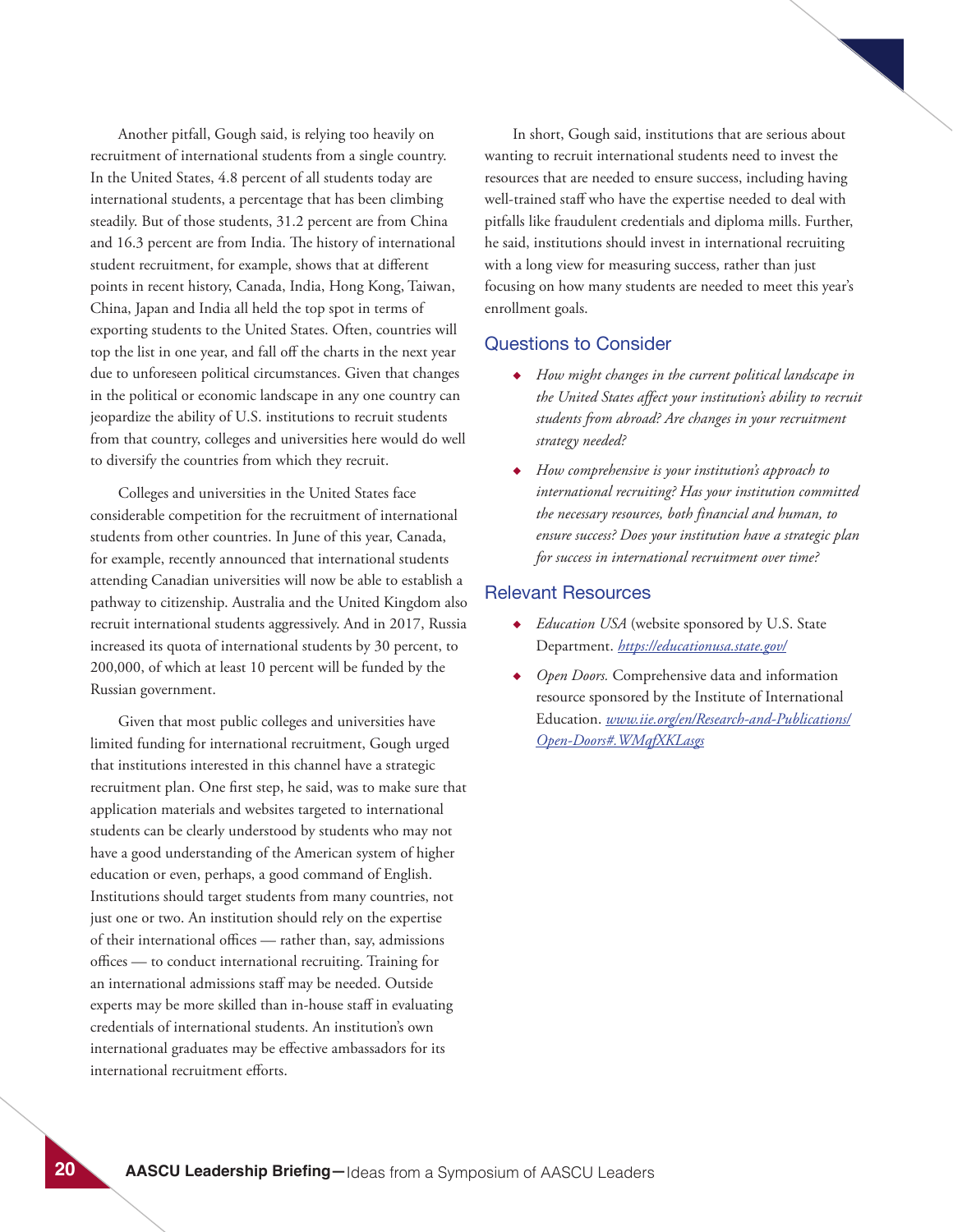### **Performance-Based Funding And Institutional Policies**

- ◆ Diminishing state support for public higher education has led to efforts to increase efficiency. As public colleges are expected to do more with less, policymakers are radically changing the traditional methods for funding state colleges and universities.
- ◆ The emergence of performance-based funding has significantly altered incentives, as well as academic and enrollment practices in the public sector. Accordingly, how should colleges and universities best position their policies and practices to meet this emerging change in legislative priorities?

As more states move toward funding models linked to performance, colleges and universities may need to adjust certain policies and practices so that they can both comply with new expectations and perhaps position themselves to capitalize on new legislative directions in appropriations. Two experts at the symposium provided insights about the design of performance-based funding models that might in turn suggest ideas for colleges and universities to align their practices for producing quality student outcomes with expectations of performance-based policy.

Nicholas W. Hillman, an assistant professor at the University of Wisconsin-Madison, has studied performancebased evaluation extensively. In terms of the design of performance-based systems, Hillman said research shows that the incentives that are baked into such models work best when goals are clearly measured and measurable, tasks are straightforward, and when organizations have the capacity to perform to those measures. One such example is the ability of universities to track student performance. Also important is that "routines for learning" be built into organizations. Hillman noted that higher education institutions are not always structured to meet performance-based funding goals. Incentive structures in colleges and universities, for example, are often linked to factors like research productivity rather than to student performance.

Hillman said to date research has shown relatively little difference in outcomes in states that have performance-based funding versus those that do not. However, he was quick to note that as more states adopt performance-based systems and as they hone the way the systems work, researchers are beginning to see a divergence in the data that suggests that performance-based funding is starting to have a measurable effect in improving student outcomes in universities. While the trend lines are not yet irrefutable, Hillman said "there is something going on" in the way the data are trending.

Russ Deaton, the deputy executive director of the Tennessee Higher Education Commission, shared perspectives on the design of a performance-based model in his state. For years, he said, Tennessee had an appropriations model that was based primarily on enrollment, with an additional 5 percent based on performance. As state policies for education shifted from an emphasis on access to one on completion, the state saw that 5 percent for performance-based funding was not enough to spark the kind of results in student completion outcomes that Tennessee wanted. For that reason, the state scrapped its enrollment model in 2010 in favor of an outcomes-based model. One specific intent of the new system is to link state funding more directly to Tennessee's goal of moving the number of its residents who have a postsecondary credential from just shy of 40 percent now to 55 percent of the state's adults.

Today, rather than looking just at enrollment FTEs, the state starts anew every year by looking only at outcomes data for its higher education institutions. The new system has weights that account for differences in institutional mission and the populations that given institutions serve. Deaton said there are some very aggressive incentives for institutions to graduate more adults, low income students, and academically underprepared students. "It is not large-scale performance funding in the sense that you have targets handed down to you from the state capital and that you have to meet that target or else," he said. Instead, in the way that Tennessee used to count enrollment statistics, it now tallies what institutions produce in terms of such measures as retention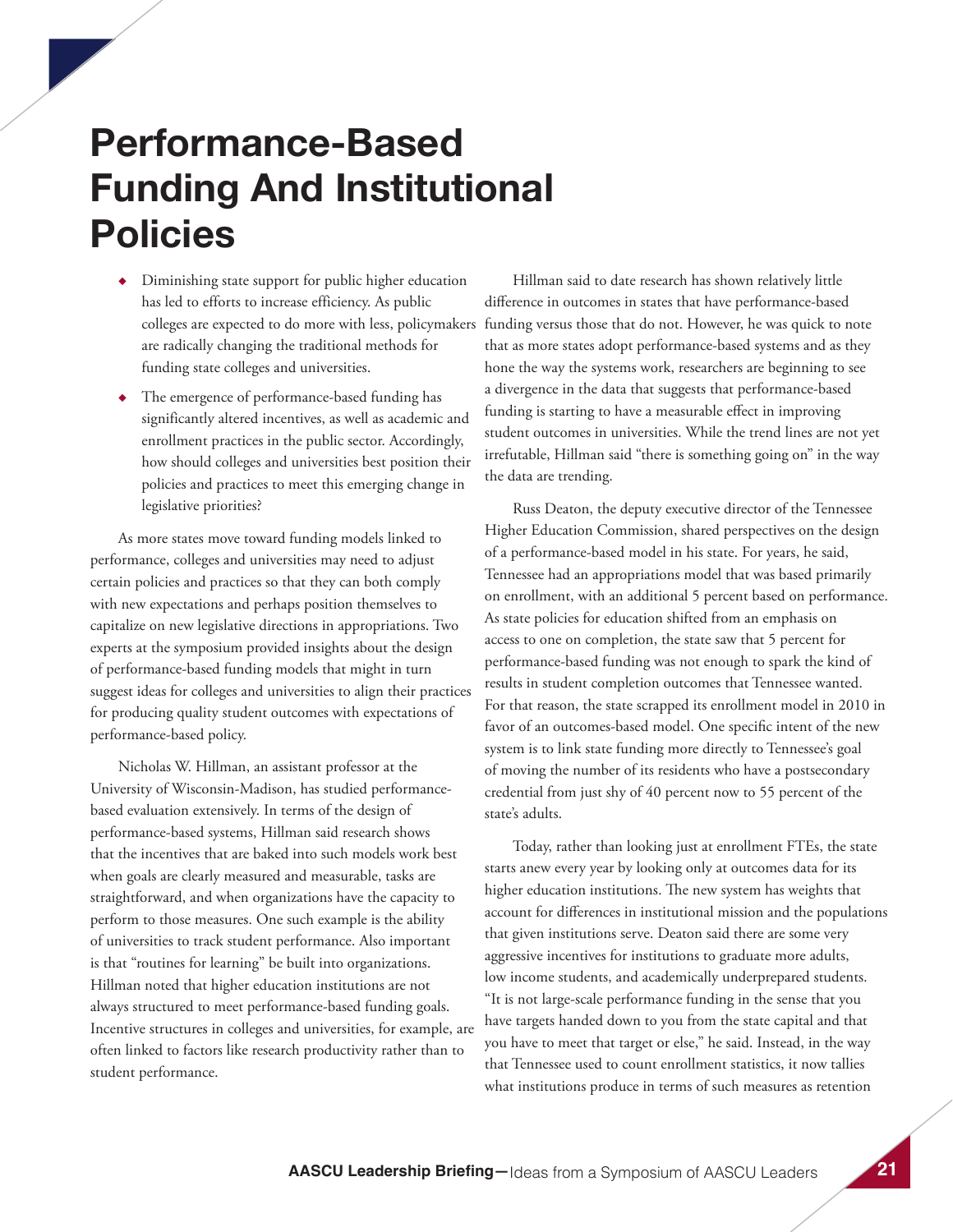and graduation. There are no specific targets or goals for individual institutions. The performance-based funding model is designed so that money will gravitate to where success for students is occurring.

Deaton said there was concern initially that the model might favor large, wealthy institutions, but that has not been the case. The two public institutions within the state that have received the most additional money under the new program include a community college and Austin Peay State University, a relatively small master's degree institution. There were also fears that the new funding models would limit access to college and perhaps lead to deterioration in the quality of institutional programs, but he said they haven't seen any evidence of that.

Yet another concern is the potential for what Deaton calls the "negative ratchet effect," which holds that if an institution performed worse than its peers it would lose money, making it harder to invest in ways that would ensure better performance in the future. To mitigate that, the state has initiated some small programs that provide targeted funds to help specific lagging schools improve their outcomes. Tennessee is also trying to encourage institutions to do more to collaborate around ideas for improving student outcomes, including promoting reverse articulation programs.

What specifically might institutions of higher learning do to better align themselves with the realities of performancebased funding models? For one, institutions have an obligation to engage in dialogue with state officials so that all stakeholders understand what their respective goals are, and where those goals might align. Deaton said that campus officials in Tennessee have been invaluable in helping that state shape and hone its approach to performance-based funding.

"All of this has prompted a re-examination of how our campuses are acting, which is a good thing to see," Deaton said, noting that better alignment between the state government's hopes for what education might achieve with what colleges and universities are actually accomplishing.

For states that may be considering deeper adoption of performance-based principles in the appropriations process, Deaton had this counsel for university leaders: "I would be asking state officials to simulate what would have happened under these proposals in the past, and show me how changes in future productivity might affect allocations in the future. How is the model engineered to behave? I would be asking officials to not simply demonstrate the moving parts, but to show me how the mechanism works. Has it worked in the past, and how will it respond in the future?"

#### Questions to Consider

- ◆ *How might your institution engage with state officials to shape the direction of performancebased funding?*
- ◆ *What can your institution do to better educate state officials about the impact of such a model on your institution? Conversely, how can stakeholders on campus better understand the motivations of state officials to advance performance-based modeling?*

- ◆ "Performance Management Routines That Work? An Early Assessment of the GPRA Modernization Act," by Donald P. Moynihan and Alexander Kroll. *Public Administration Review,* 76(2), August 2015
- ◆ *Toward Next-Generation Performance Budgeting: Lessons from the Experiences of Seven Reforming Countries*. Donald P. Moynihan and Ivor Beazley. World Bank, Directions in Development—Public Sector Governance, 2016. *https:// openknowledge.worldbank.org/handle/10986/25297 License: CC BY 3.0 IGO.*
- ◆ "Using Post-College Labor Market Outcomes: Policy Challenges and Choice," by Anna Cielinski. Center for Postsecondary and Economic Success, October 2015. *www.clasp.org/resources-and...1/Using-Post-College-Labor-Market-Outcomes.pdf*